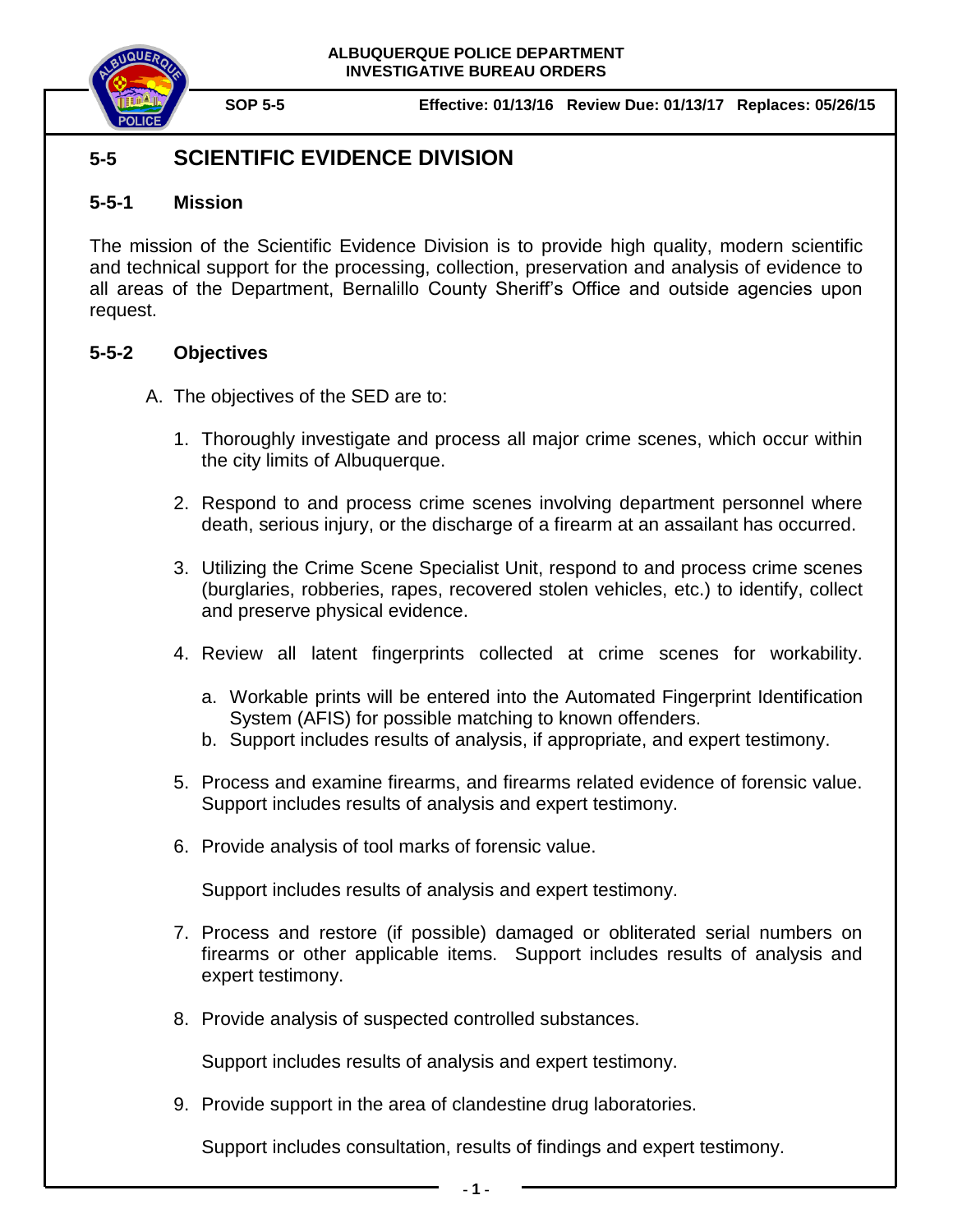

**SOP 5-5 Effective: 01/13/16 Review Due: 01/13/17 Replaces: 05/26/15**

10.Provide analysis of blood and other body fluids.

Support includes results of serological and genetic marker tests (if appropriate) and expert testimony.

11.Provide analysis of blood for alcohol content.

Support includes results of analysis and expert testimony.

12.Provide support for the DWI program by performing regular maintenance and proficiencies on breath alcohol instrumentation, recording all data, and expert testimony.

Support also includes officer training and maintenance of state required certification(s).

13.Provide support in the area of collection and preliminary screening of trace evidence upon arrangement.

Support may include arranging for outside analysis and testimony regarding preliminary findings.

- 14.Provide high-quality photographic imagery in support of police field activities, including mug shots, casework photos, and distribution of film and equipment. Provide public relations photography for the department.
- 15.Provide support in the area of digital evidence to include audio and video enhancement.

Support includes scene processing, results of findings and expert testimony.

- 16.Receive, transport, store, protect, lawfully release or dispose of property/evidence collected from APD and BCSO evidence tagging stations.
- 17.Secure property/evidence from theft, loss or contamination; ensure the property is available for check out upon request in support of the criminal justice system: preserve the integrity of the property/evidence by maintaining documentation (chain-of-custody) of the entire process that is sufficiently accurate and complete to satisfy any court, which has reason to examine the process.
- 18.Maintain identification records including criminal activity, fingerprints, and photographs of all persons arrested in Bernalillo County.
- 19.Respond to criminal history information requests from the FBI and other law enforcement agencies.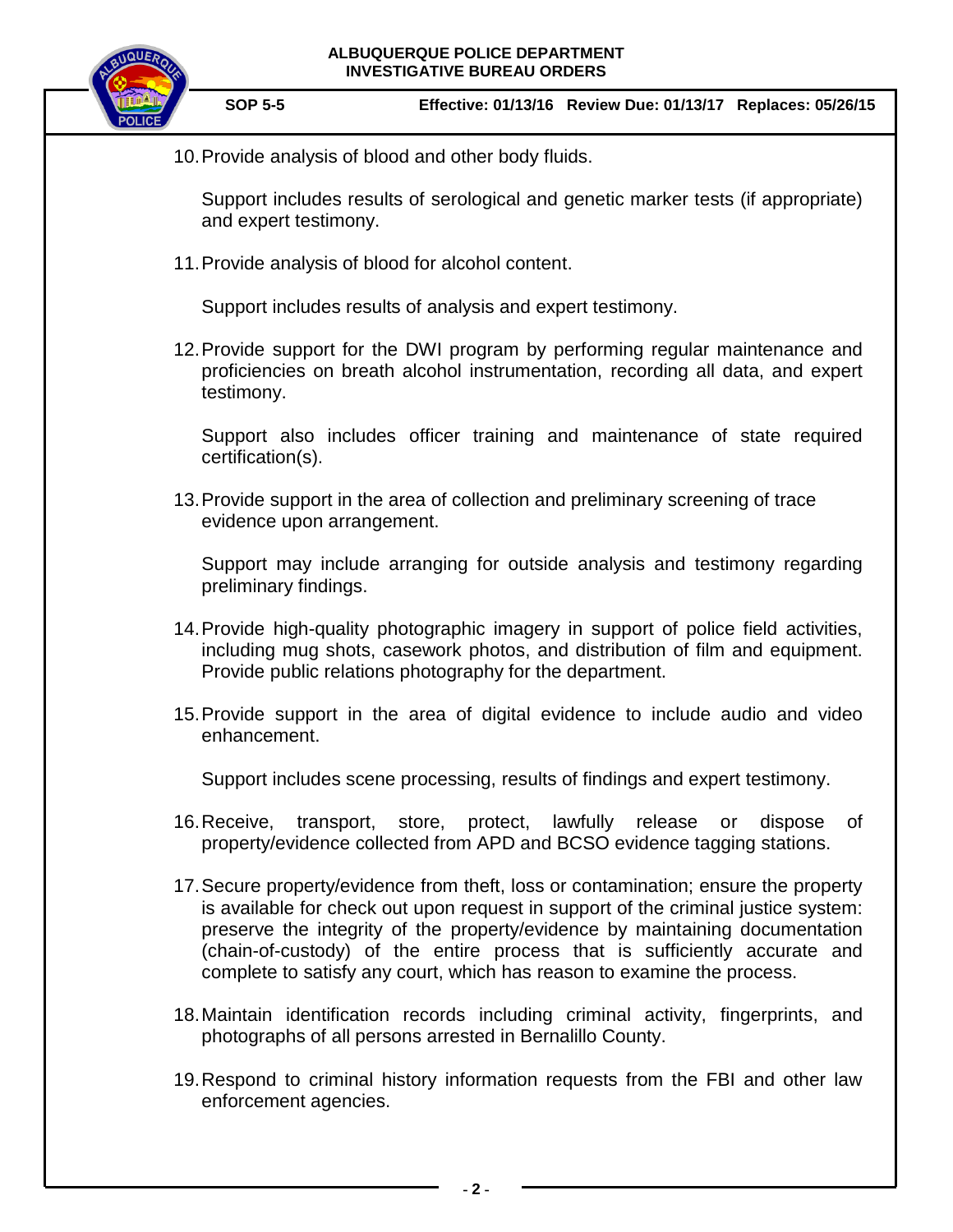

**SOP 5-5 Effective: 01/13/16 Review Due: 01/13/17 Replaces: 05/26/15**

- 20.Provide background checks for evidence firearms pursuant to the Federal Gun Control Act 1968, for concealed carry permits pursuant to the Concealed Handgun Act 29-1-5 and for the purpose of law enforcement employment.
- 21.Administration of the NMDIS via a Memorandum of Understanding between the DNA Oversight Committee and the City of Albuquerque Police Department.

# **5-5-3 Definitions**

A. Archive Image

Either the primary or the original image stored on media suitable for long-term storage. This may include original and duplicate images.

B. Artifact

Any image or information not present in the primary or original image that is inadvertently introduced by image processing.

C. Digital Imaging Technologies

Includes, but is not limited to, digital cameras and video devices or any system and/or method used to capture, store, process, transmit, or produce a digital image.

D. Digital Photography

The process of capturing and recording a visual image that is stored in a digital (numerical or binary) form.

E. Flash Cards

An intermediary storage device used by some digital cameras for the capture of primary images.

F. Image Analysis

The extraction of information of an image beyond which is readily apparent through visual examination, i.e. un-sharp masking, multi-imaging averaging or integration, and Fourier analysis.

G. Image Enhancement

Any process intended to improve the visual appearance of an image, including, but not limited to, cropping, dodging, burning, color balancing, and contrast adjustment.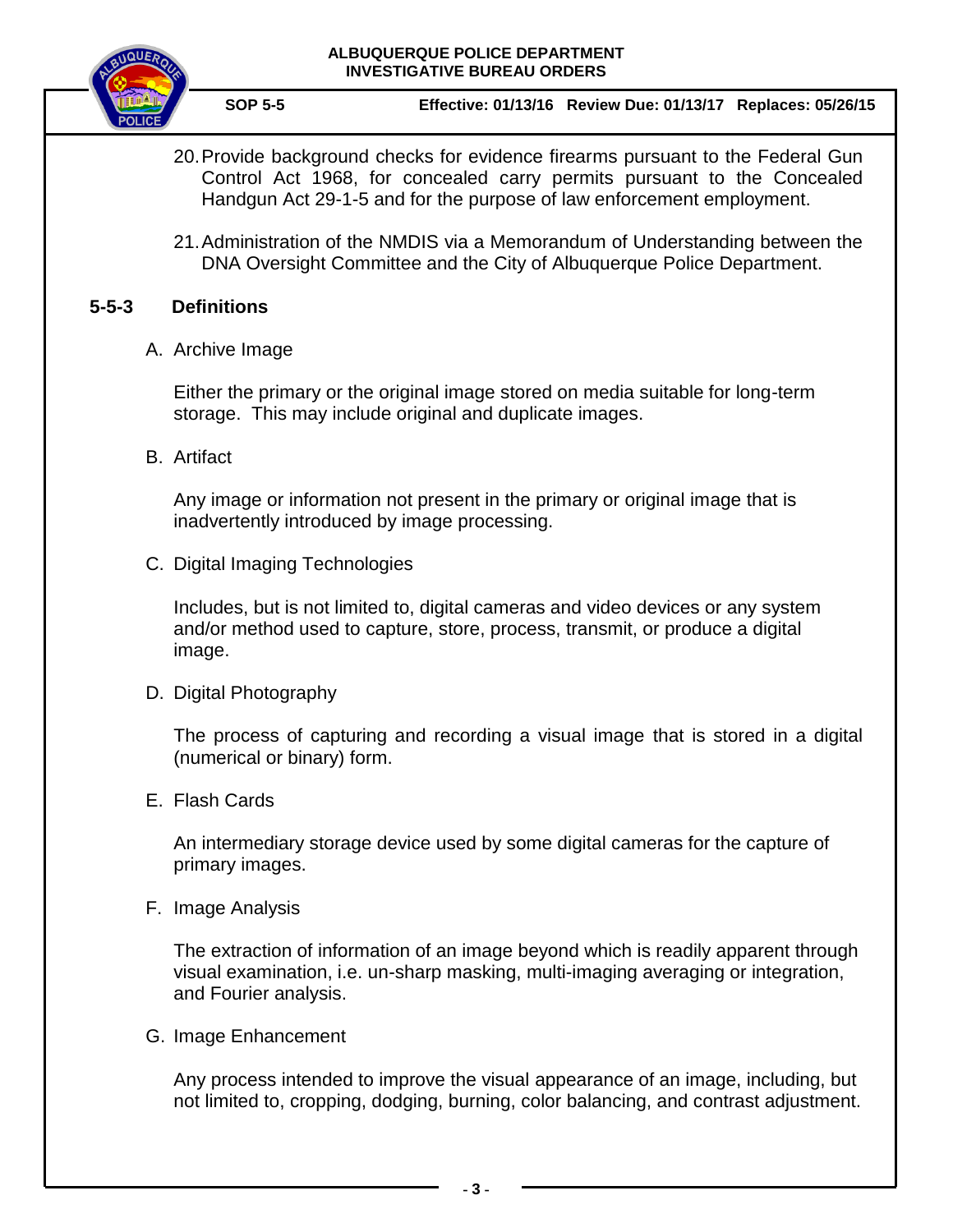

# H. Image Processing Log

A log that is maintained to document any processing to which a duplicate image is subjected. The log will be such that another comparably trained individual can repeat the steps and produce the same output when the image is subjected to processing. The log will simply represent the steps taken by the individual in the process.

I. Image Verification

A process by which the individual who captured the original image or was present at the time the original was captured identifies an image as a true and accurate representation without alteration.

J. Item of Evidentiary Value

Any piece of evidence, visual documentation, or another item with intrinsic value intended for use as evidence in a criminal investigation or intended to be viewed within the context of the criminal justice system.

K. Joint Photographic Experts Group (JPEG)

JPEG is a lossy compression technique for color images. Although it can reduce files sizes to about 5% of their normal size, some detail is lost in the compression.

L. Primary Image

The first instance in which an image is recorded onto any media.

M. Processing

The means by which an image is subjected to (including but not limited to) image enhancement and or analysis.

N. RAW

Is not an abbreviation but literally means "raw" as in "unprocessed." RAW file contains the original image information. It is an image output option available on some digital cameras. It is a factor of three of four smaller than TIFF files of the same image.

O. Working Copies

Those duplicates of the original images made for investigative use or analysis.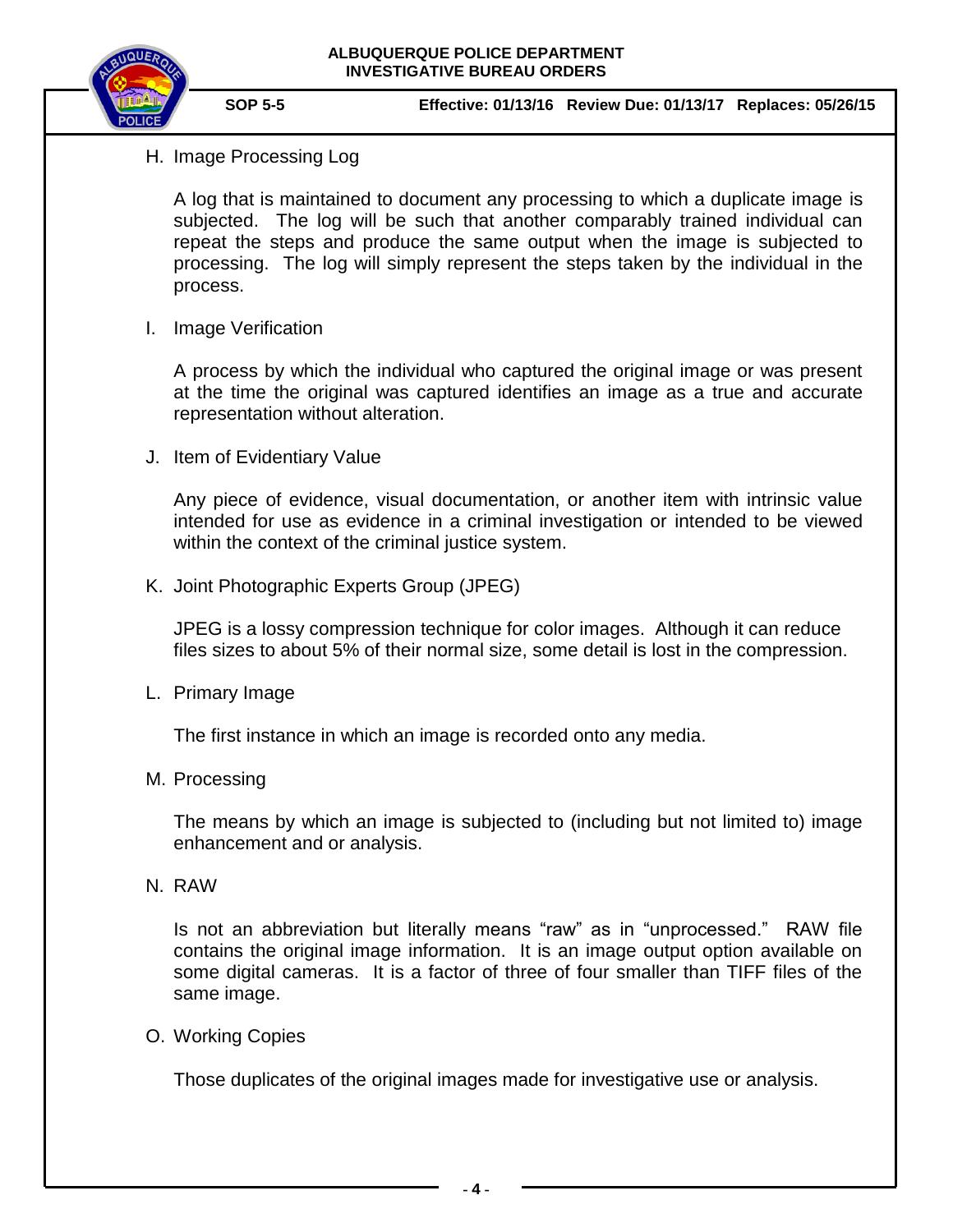

# **5-5-4 Rules and Responsibilities**

- A. Budget and Purchasing
	- 1. The SED budget will be controlled by the SED Commander or designee. All purchases are subject to prior approval by a Unit Supervisor to ensure funds are available from the particular account needed.
	- 2. After approval from the appropriate supervisor is obtained, any person expending SED funds will supply the SED Laboratory Director with copies of all receipts, invoices, and/or requisitions associated with the purchase.
	- 3. The approving supervisor will forward copies of all memos, invoices, or receipts to the SED Laboratory Director for accounting purposes.
	- 4. The SED Laboratory Director will provide a monthly budget report to the Deputy Chief.
	- 5. In order to control and to maintain an accurate record of orders and expenditures, it is necessary that all purchases be approved in advance by a Unit Supervisor or the SED Laboratory Director.
	- 6. The Fiscal Section will not accept or process invoices or requisitions that do not have the SED Laboratory Director's approval.
	- 7. The procedures following will be adhered to when expending police department funds:
		- a. \$100.00 and under Petty Cash
			- i. Make a purchase and obtain a receipt. These are non-taxable purchases.
			- ii. Take the receipt to the Fiscal Section after having the SED Laboratory Director initial the receipt. Your name and driver's license must be on the receipt.
			- iii. Give a copy of the receipt to the SED Laboratory Director.
		- b. Under \$2,500.00 Credit Card
			- i. Get approval from Fiscal Section.
			- ii. Make a purchase and obtain a receipt.
			- iii. Receipts and credit card packet sent to the Fiscal Section every Friday.
		- c. 2,500.00 to \$10,000.00
			- i. Three verbal quotes are required from vendors, with the purchase made from the lowest bidder.
			- ii. This purchase requires that the SED Laboratory Director initial a requisition form.
			- iii. The requisition form will be taken to the Fiscal Section for processing.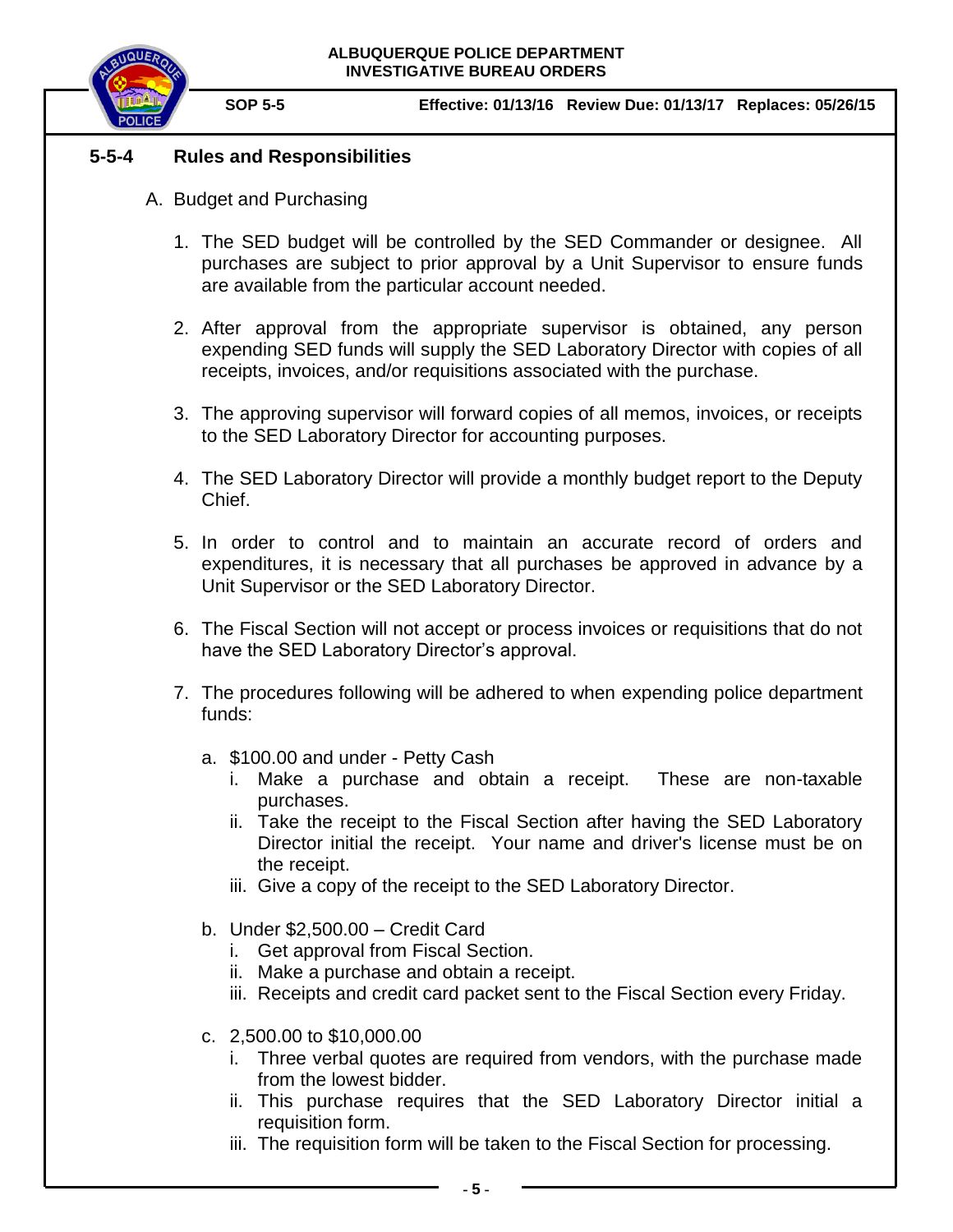

**SOP 5-5 Effective: 01/13/16 Review Due: 01/13/17 Replaces: 05/26/15**

- iv. Once the item is purchased, a copy of the requisition and all receipts will be given to the SED Laboratory Director.
- d. Over \$10,000.00

This purchase requires sealed bids and will be coordinated through the City Purchasing Department and the Police Fiscal Section after it is approved by a supervisor.

e. Contractual Purchases

These are purchases made with vendors under contract by the City of Albuquerque.

- f. MFSC and City Wide Contracts
	- i. Write a partial requisition for purchase and submit it to the SED Laboratory Director for his/her initials.
	- ii. Obtain the merchandise.
	- iii. Submit the approved requisition, receipts, or invoices to the SED Laboratory Director.
- g. Telephone Orders

Follow the above procedures concerning purchases in B. through E. above, placing the order for merchandise by phone.

h. Verification of receipt of ordered merchandise.

When purchased items are received, the person receiving the items will sign the receipt offered by the delivery personnel. The receipt must indicate what is being delivered. In the case of a partial shipment of goods, the receiver will sign and indicate only the items received.

# B. On-Call Status

1. Hours of Operation

The Metropolitan Forensic Science Center (MFSC) is normally open for business between 0730 and 1600 hours, closed for lunch (1130-1230) Monday through Friday. The MFSC is closed on holidays and on Saturday and Sunday. The ID and CSS Sections, however, operate 24 hours a day for police officers.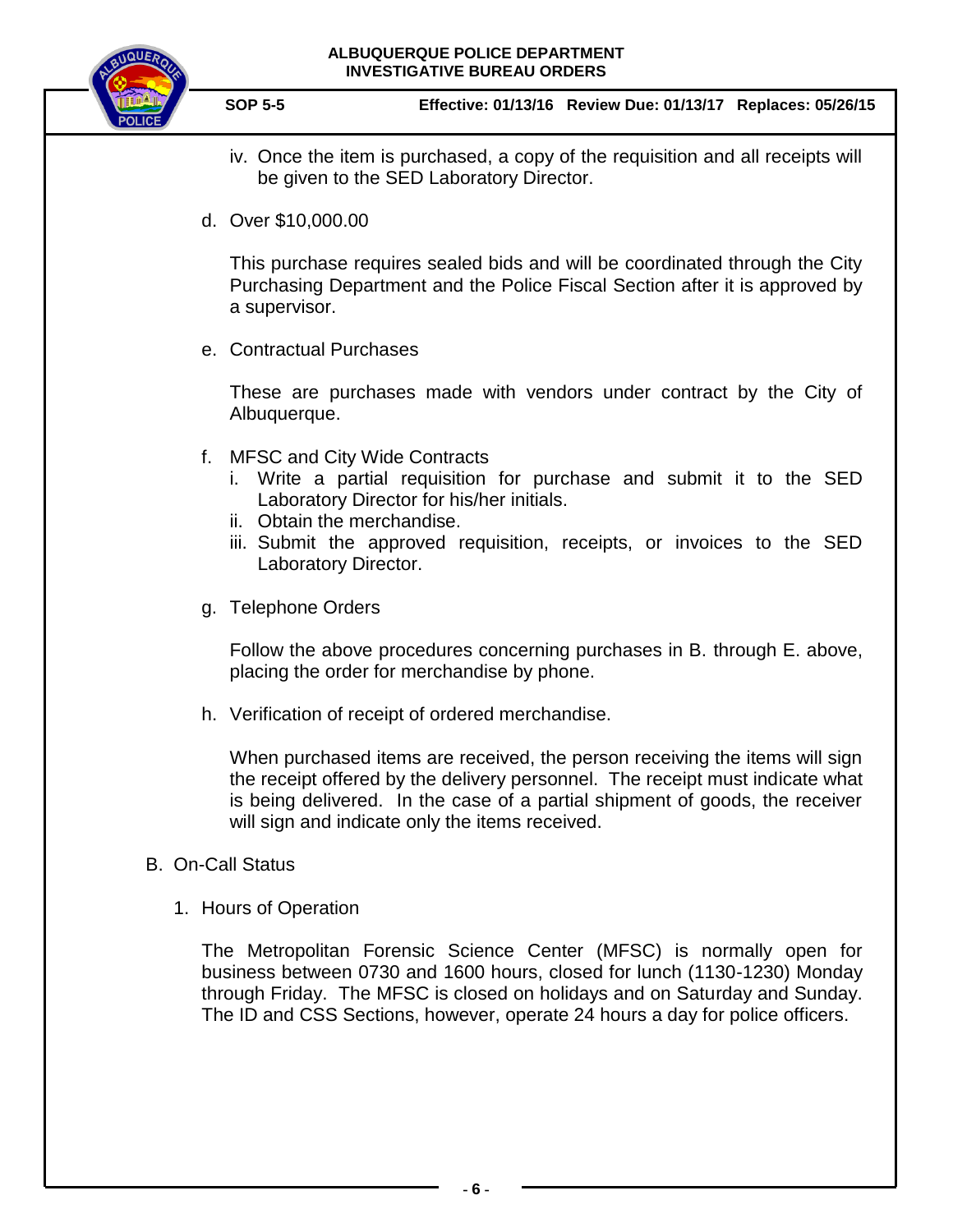

- 2. Emergency Response Services
	- a. The SED provides certain services on an emergency basis. These services include major crime scene investigations, photo lab services, digital evidence collection/preservation, and known standards collection (saliva and hair).
	- b. The most frequently required emergency services are major crime scene investigations. To meet this need, specific personnel are assigned to be oncall for immediate response to major crime scenes. Normally, the team consists of a supervisor, a primary investigator, a secondary investigator, and a Crime Scene Specialist. Team members are called out and released from the scene at the discretion of the supervisor, and depending on the circumstances of the scene.
	- c. Supervisors will access the manpower needs of each scene and call out only those needed to safely and accurately process the scene.
- 3. When an SED employee is assigned on-call status, s/he will carry the appropriate phone. Cell phones may be issued to each person on-call and are listed on a "Call-Out" roster with the Communications Section. Major Crime Scene call-outs are facilitated by the on-duty CSS sergeant or the on-call supervisor, who is called first by the Communications Section. Employees may choose to use their own phone. However they will not be compensated for its use and, they will be held accountable for its maintenance and operations. Some employees have City-issued cell phones but are not considered to be oncall.
- 4. Personnel who are on-call must be able to respond within one hour and may not consume alcohol during on-call status.
- 5. In addition, the employee may choose to telephone the Communications Section and advise them of the telephone number of his or her present location to facilitate communication.
- 6. SED employees assigned to on-call status will normally drive their take-home vehicle if one is assigned to them. Should circumstances warrant taking home a mobile crime van, members will use discretion in parking the van so that the vehicle is protected from damage and its presence at a particular location does not compromise the Department. When in the van, employees will monitor the police radio.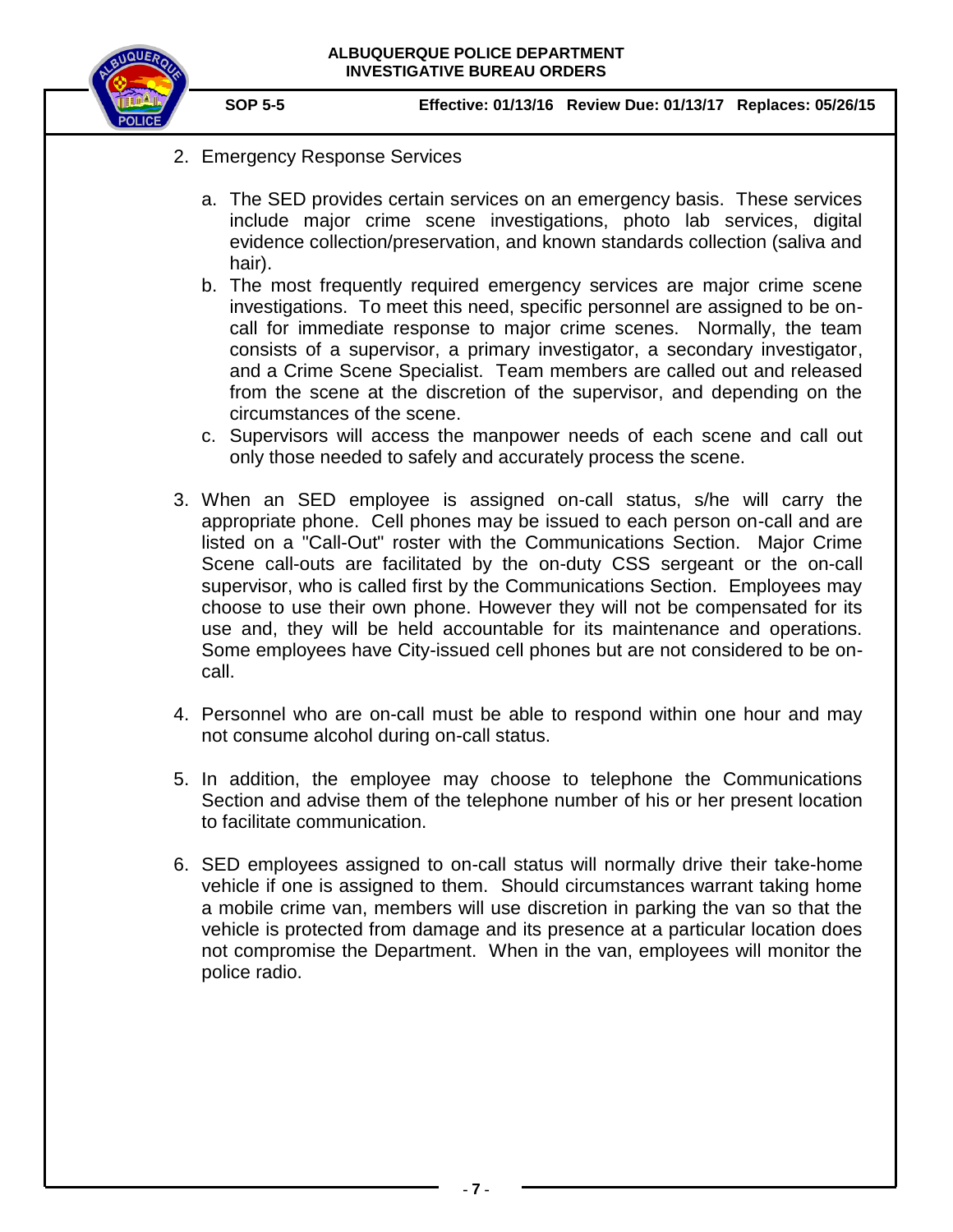

- 7. Rotating on-call assignments are made in advance and posted at the MFSC. The supervisor in the Communications Section maintains a copy of the current supervisor on-call roster. Assignments are normally rotated each week, although an unusually heavy series of calls may result in new assignments before a given week's assignments have expired. In the event that the demand for emergency services requires the participation of more employees than are assigned on-call status, a supervisor will attempt to contact appropriate employees who are not currently on-call. If the supervisor is able to contact an employee, the employee is then considered to be immediately on-call for assignment.
- 8. Sworn employees, when assigned to an on-call status, will be compensated at a rate of eight hours compensatory time per week of on-call status, as well as for overtime accrued for call-outs after normal working hours. Civilian personnel may adjust their schedules within the same week so as not to exceed 40 hours. Collective bargaining contracts will supersede any compensatory time allotments.
- C. Duty, Overtime, and Compensatory/Flex Time
	- 1. Regular duty hours are flexible with the supervisor's approval within the 0700 to 1700 hour range. Every employee must work a basic schedule of 40 hours per week unless otherwise approved by the SED chain of command.
	- 2. The appropriate collective bargaining agreement set general policy in this area.
- D. Attire
	- 1. Employees dress in appropriate business attire or a supervisor approved uniform, which conforms to the following:
		- a. Any type of dress pants/skirts/dresses will be acceptable. Denim of any kind or color is not acceptable. Men's shirts must have a collar; women's shirts may be worn with or without a collar. Polo type shirts may be worn that is law enforcement or City of Albuquerque related. Supervisors (Lieutenant or M17/E17 and above) must wear a dress shirt and tie for men, and the equivalent attire for women.
		- b. Supervisors may approve unit uniforms to include BDU's (tan, green or black) or unit (embroidered) shirts.
		- c. Any type of conservative shoe may be worn, to include tennis shoes, as long as they match the general attire of the wearer and are in good condition. Open-toe or open-heel shoes are not to be worn in any warehouse or laboratory areas of the building.
		- d. Personnel are required to have clothing suitable for court (including appropriate shoes), as required by Departmental SOP.
		- e. Should any clothing be questionable as to its appropriateness, the immediate supervisor will make the final decision.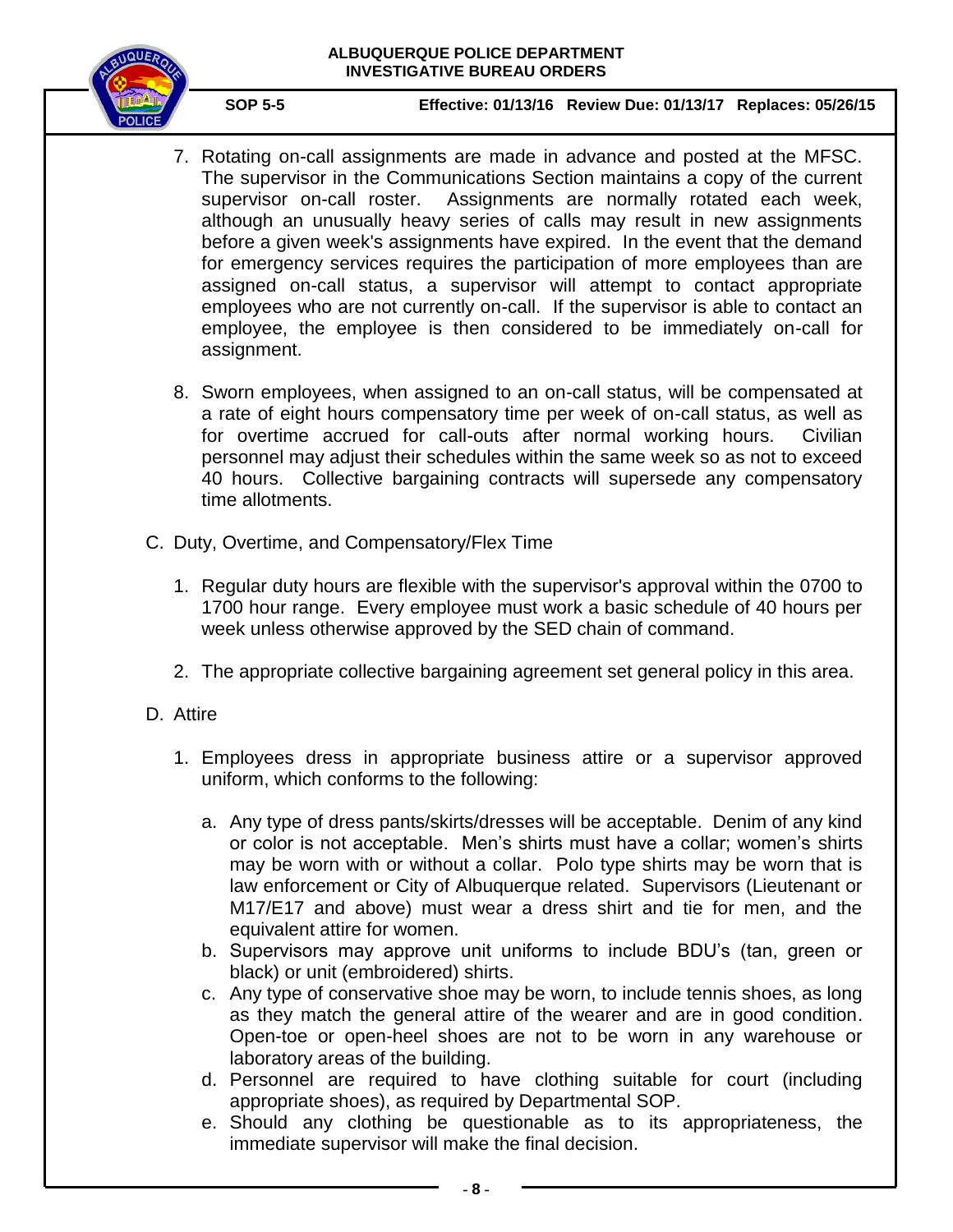

**SOP 5-5 Effective: 01/13/16 Review Due: 01/13/17 Replaces: 05/26/15**

- 2. All employees shall wear lab coats when working in the lab or in Evidence, as appropriate, with the exception of detectives on crime scene call outs only. Lab coats and any other protective apparel shall be removed when leaving laboratory or Evidence areas. Other protective apparel will be worn as situations and safety manuals dictate, and shall be removed upon leaving the laboratory.
- E. Division Vehicles
	- 1. There are six categories of vehicles at the SED:
		- a. Mobile Crime Van 1

This vehicle is a large van used for processing crime scenes and in which a variety of crime scene equipment is stored. It is the responsibility of the primary on-call detective to respond with the van to call-outs (unless otherwise directed by a supervisor). The primary on-call detective is responsible for checking the equipment and supplies in the van on the first day of his/her on-call status and after each call-out. The detective must arrange for the immediate replacement of any item(s) that have been expended or are present in insufficient quantity. S/he must fill out a Van Checklist form and submit it to the on-call supervisor for verification. The completed form will be maintained by the criminalistics sergeant for one year. A Needed Equipment list will be maintained in the crime van. This list will be completed at the completion of each call.

b. Mobile Crime Van 2

This vehicle contains a variety of equipment and supplies for 3D scanning.

c. Supervisor's Vehicles

These vehicles are permanently assigned to the SED Commander, SED Laboratory Director, Lieutenant, and Sergeants. Individuals assigned these vehicles are responsible for abiding by the existing take-home car agreement outlined in Departmental SOP.

d. Sworn Officer/Detective Vehicles

These vehicles are permanently assigned to individuals whose responsibility is to abide by the existing take-home care agreement outlined in Departmental SOP.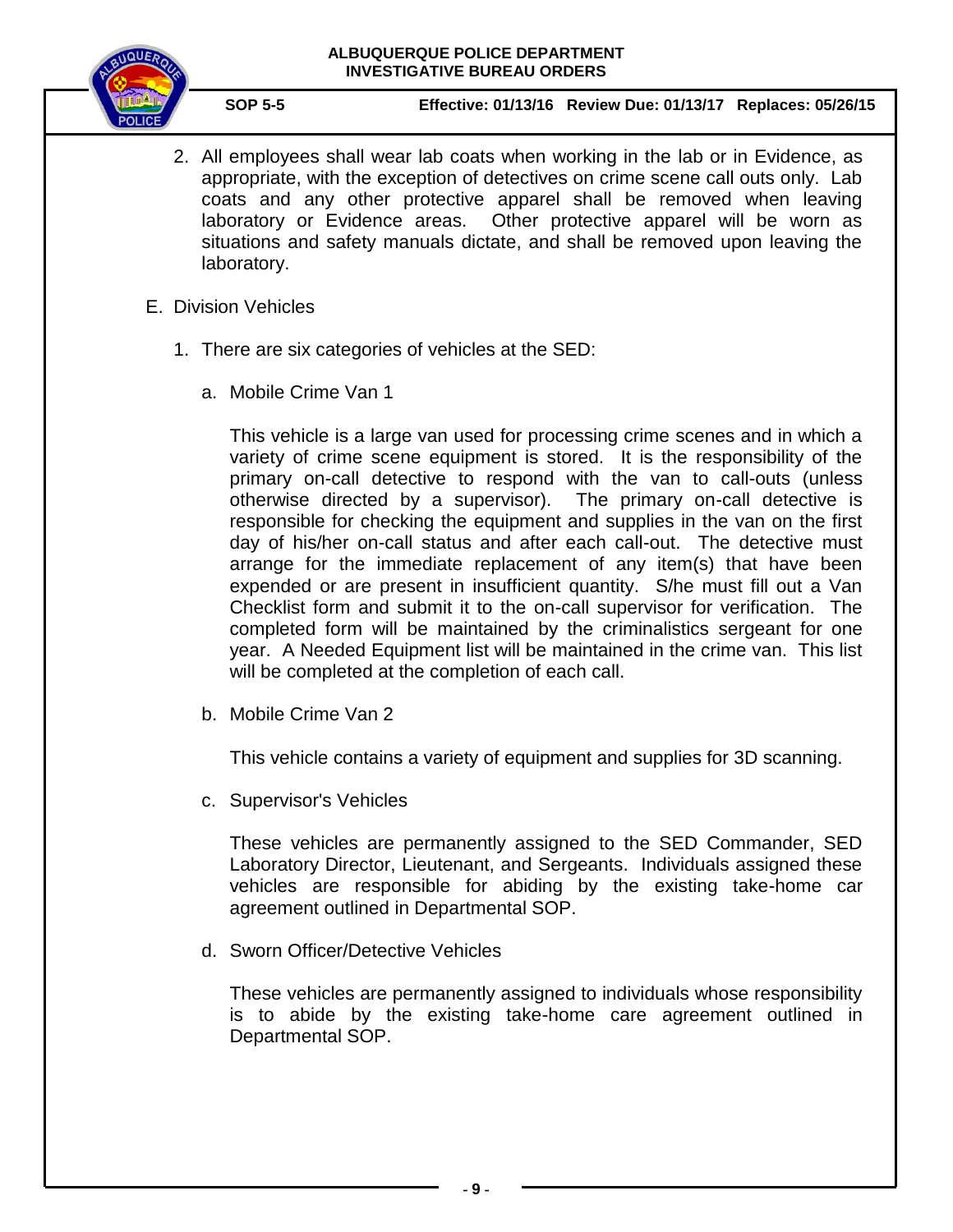

e. General-Use Van

These vehicles are for use in transporting equipment and supplies, and for work-related transportation of personnel who do not have an assigned vehicle. These vehicles must be requested by signing up in advance. Individuals must indicate on the vehicle logbook which vehicle is being used, and by whom. When returning a van, the driver shall make sure the vehicle is left in the same condition as found. Keys are kept by the administrative assistant or designee. No other copies of keys are authorized for any personnel for these vehicles.

- 2. Each employee is responsible for the proper maintenance of the vehicles he/she is currently assigned.
- 3. When it is necessary to wash either Mobile Crime Van, the driver will use a selfservice car wash designed to accommodate large trucks or high-pressure washer provided in the vehicle exam area. After the vehicle has been washed, the driver should provide the receipt that will be used to obtain a refund from the Fiscal Section via "petty-cash".
- F. Property Inventory
	- 1. Departmental SOP sets general policy in this area.
	- 2. The Crime Lab's administrative assistant of the Division maintains the property inventory for the SED.
	- 3. When new property is acquired or when property is transferred from or within the MFSC, it is the responsibility of the employee handling the transaction to notify the Crime Lab's administrative assistant.
- G. Records and Reports
	- 1. All examinations or investigations performed by Crime Lab and Major Crime Scene staff will be appropriately documented in the case file. A direct supervisor (or designee) who responded to the crime scene will review a crime scene case report. Corrections and/or modifications of reports will be agreed upon and completed prior to the release of the report. The documentation in the case file must support the conclusions of the final report. Reports must be completed and reviewed promptly after the examination(s) or investigation(s) performed.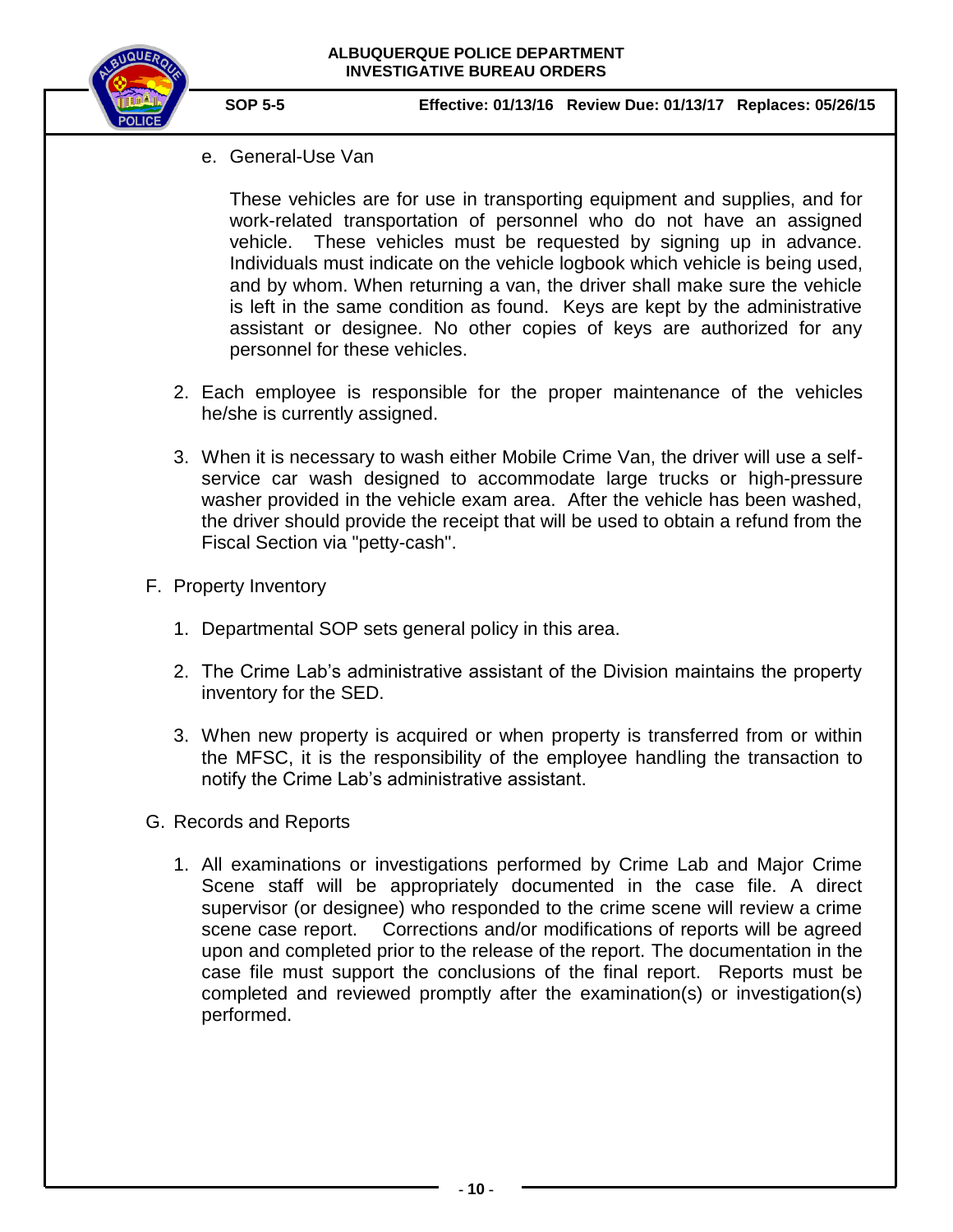

- 2. The SED maintains a variety of records. The basic categories of records are:
	- a. Administrative

Budget requests, expenditure logs, inventory of property items, data on work performed, monthly reports, equipment loan log, subpoena receipt logs (kept for 6 months only), etc.

b. Latent files/envelopes

Fingerprint evidence from crime scenes, as well as selected inked impressions, will be maintained in the Evidence Unit.

c. Photographic negatives and original digital photograph CDs

Images taken at crime scenes, latents captured by photography, and other incidents of interest to the Department are kept in the Photography Laboratory until approved for disposition.

d. Case Files

Case files will be located in the MFSC case file room unless a case is being actively examined. This includes case files from Major Crime Scene investigations. These files may contain a copy of the examiner's report and/or a CD with crime scene or firearms photographs. Only Crime Lab and Major Crime Scene staff, have access to this room. Case files are stored in the MFSC case file room for at least three years. After three years, they may be transferred to another approved location where they will be stored until deemed no longer necessary.

- 3. Requests for Copies of Case Files
	- a. Requests for copies of case files (Firearms/Tool Marks, Biology, Latents, Controlled Substances, and Crime Scene Investigation) should be directed to the Crime Lab's Administrative Assistant.
	- b. Original case files shall not be taken out of the Crime Laboratory under any circumstance.
	- c. All requests for copies of case files must be submitted in either written or electronic form.
	- d. A notice that the file has been copied, the date copied, and for whom the file was copied, will be left in the case file by the Administrative Assistant.
	- e. All requests for blood alcohol reports/case files as well as breath alcohol instrumentation records should go directly to the Blood Alcohol Analyst.
	- f. In general, all of the procedures used by the division to collect, preserve, and analyze evidence are considered public information.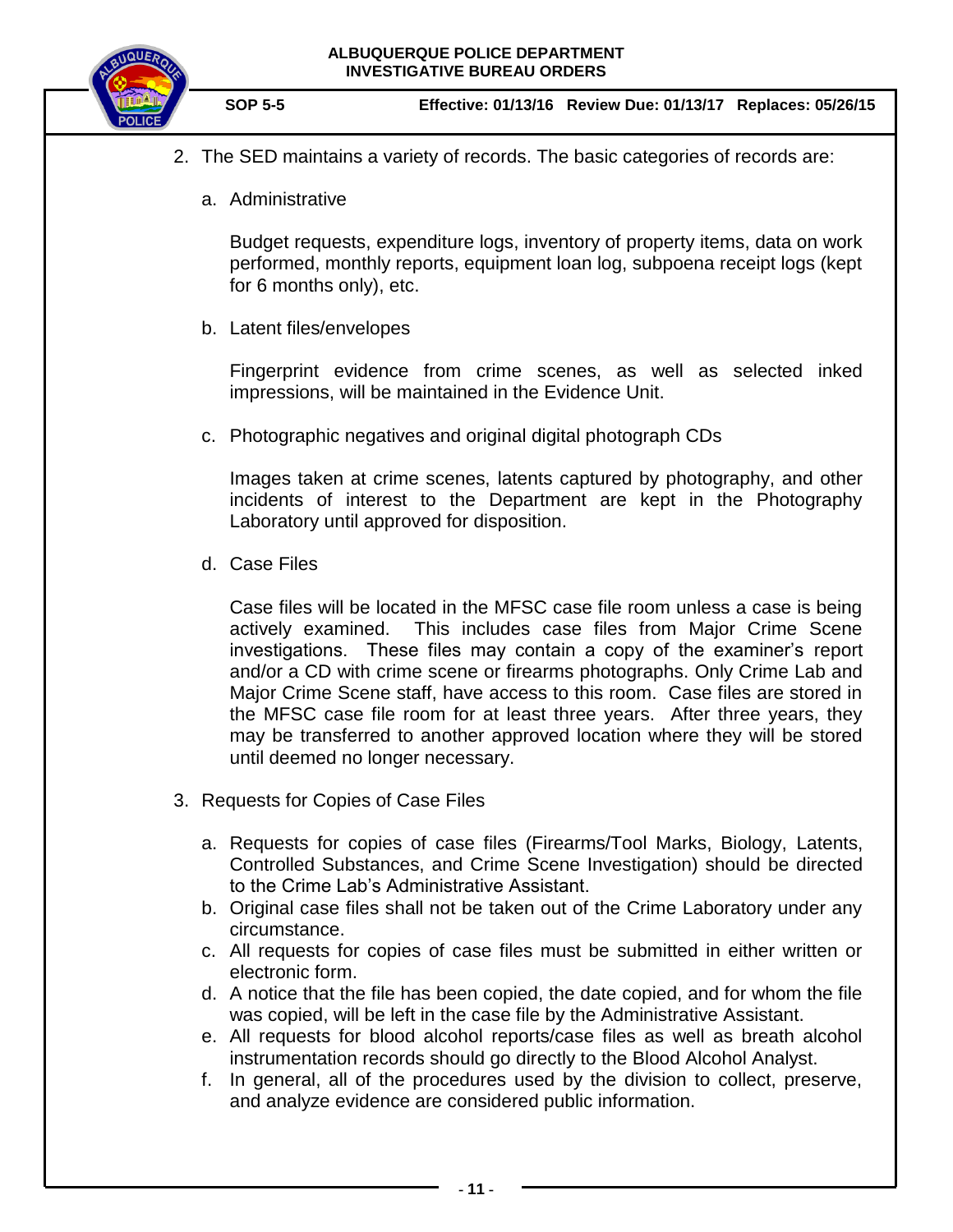

**SOP 5-5 Effective: 01/13/16 Review Due: 01/13/17 Replaces: 05/26/15**

- 4. Crime Lab reports are distributed as follows (unless otherwise directed):
	- a. Official: Central Records Division
	- b. Copies to: Requestor / Other unit or bureau detective investigating the case
	- c. Original: SED files
	- d. Crime Lab reports are typically distributed by electronic means, but may also be distributed in hard copy.
- 5. Major Crime Scene reports are distributed as follows (unless otherwise directed):
	- a. Original: Central Records Division
	- b. Copies to: SED files / Other unit or bureau detective investigating the case
- 6. Exception

Homicide and sexual assault related reports are not released for publication through the Central Records Division. These reports are turned over to the investigating detective (CID). These reports may be later published by the investigating detective at his/her discretion, or when a case is closed. This is the responsibility of the investigating detective.

- H. Information Systems Management
	- 1. Information Systems Management provides project management, technical support, system administration and acquisition of all computer hardware and software for the SED.
	- 2. Coordinate all SED computer needs. SED personnel must coordinate with the Information Systems Unit for software and hardware purchases.
	- 3. Oversee and technically assist database applications in the SED such as CCH and AFIS.
	- 4. Purchasing hardware and software. Purchasing includes (but is not limited to) requests from Technical Review Committees, and Information Systems Committees.
	- 5. Coordination and submission of user ID's, application access, networking, and any other ISU service requests.
	- 6. Management of all SED Information Systems projects. Project management may include (but is not limited to):
		- a. Vendor coordination
		- b. Information Systems Unit coordination
		- c. Technical Services coordination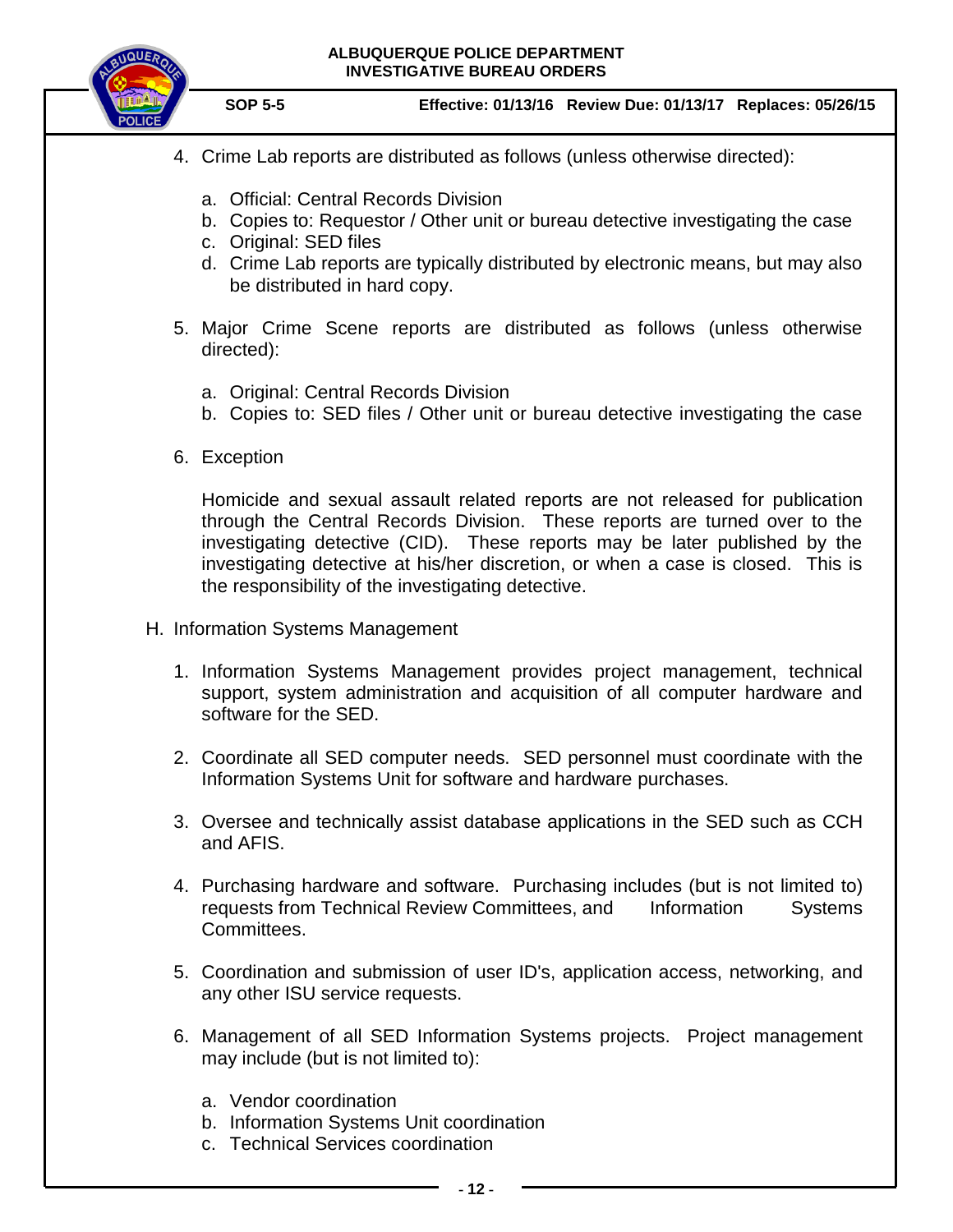

- d. Analysis
- e. Financial administration
- f. Status reports
- 7. Serve as an active member of the Criminal Justice Networking Committee, and the Albuquerque Police Department's Technical Committee.
- 8. Maintain licensing requirements for SED computers.
- 9. Provide system administration for the Automated Fingerprint Identification System (AFIS).
- 10.Set up hardware and install software, and provide support for such.
- I. Training
	- 1. Training in a laboratory discipline will be conducted by a qualified examiner with oversight of the appropriate Unit Supervisor and/or Technical Leader.
	- 2. Training guidelines are outlined and maintained by each discipline. A training checklist and competency test(s) will be completed and documented for each new examiner to be retained in the individual's training and development file.
	- 3. Crime Scene Specialists will attend a Crime Scene Specialist Training Course conducted by various members of the SED. This course will generally last approximately two weeks, and a final test must be successfully completed at the end of the course. Other personnel new to the SED may also attend all or selected segments of this training course.
	- 4. All in-service courses, schools, seminars, lectures or meetings that employees wish to attend must be coordinated through the appropriate supervisor. All pamphlets or materials that members receive announcing these opportunities should be shared throughout the division and posted.
	- 5. All employees must stay current and maintain competency in their field of expertise. This involves keeping in contact with other experts both through personal communication and by reading current professional literature.
	- 6. In addition to in-house training, personnel should attend outside training on a regular basis. Outside training should be conducted by a regionally or nationally recognized organization, when available. Web-based courses are an additional type of outside training. It is recognized that budget constraints may limit travel/training.
	- 7. Employees are encouraged to share new information about training and/or procedures with other personnel at staff meetings.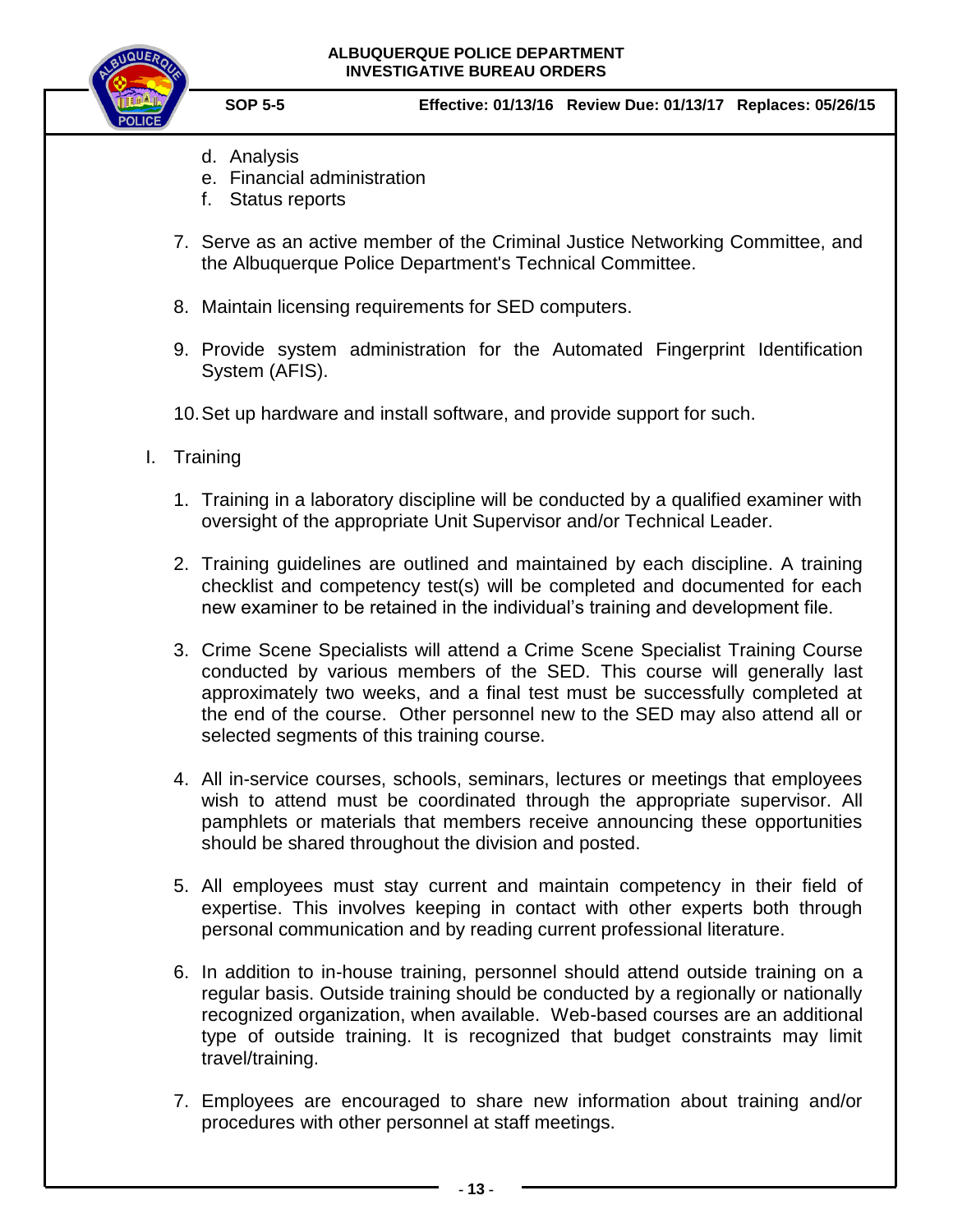

**SOP 5-5 Effective: 01/13/16 Review Due: 01/13/17 Replaces: 05/26/15**

- 8. Documentation of training shall be kept for all Crime Lab personnel. Training documentation records may take the form of individual checklists certificates from training courses, CEU credits, transcripts, etc. All training must be documented and kept up to date on resume/CV for inclusion in the employee's training and development file.
- 9. Remedial training, if necessary, is addressed on a case-by-case basis and may include all or portions of a discipline's training program.
- J. Equipment
	- 1. Personnel shall ensure that equipment and instrumentation used in their unit is properly maintained and calibrated, as appropriate. Appropriate records shall be maintained for each item of equipment significant to the quality of the test.
	- 2. Equipment that is not in use or needs repair shall be isolated or clearly marked to prevent unintended use.
- K. Safety
	- 1. It is the responsibility of each employee of the SED to follow the safety guidelines as outlined in the following documents:
		- a. Safety Plan
		- b. Exposure Control Plan
		- c. Chemical Hygiene Plan
		- d. Emergency Evacuation Plan
		- e. Fire Prevention Plan
	- 2. The SED Laboratory Director will designate a Safety Manager for the Division.
	- 3. It is also the responsibility of each employee of the SED to notify the Safety Manager when concerns are not covered in the above plans, or when suggested procedures in the above plans are incorrect.
	- 4. A copy of the Safety Plan, Exposure Control Plan, Emergency Evacuation Plan, Fire Prevention Plan and Chemical Hygiene Plan are located within each laboratory area. The Safety Manager annually reviews all laboratory safety documents. Any revisions will be posted and distributed to staff.
	- 5. Exposure to Potentially Infectious Material

There are specific procedures that must be followed when an employee has been exposed to potentially infectious material such as blood or body fluids. Refer to the APD Exposure Control Plan, referenced under "Reporting Exposures."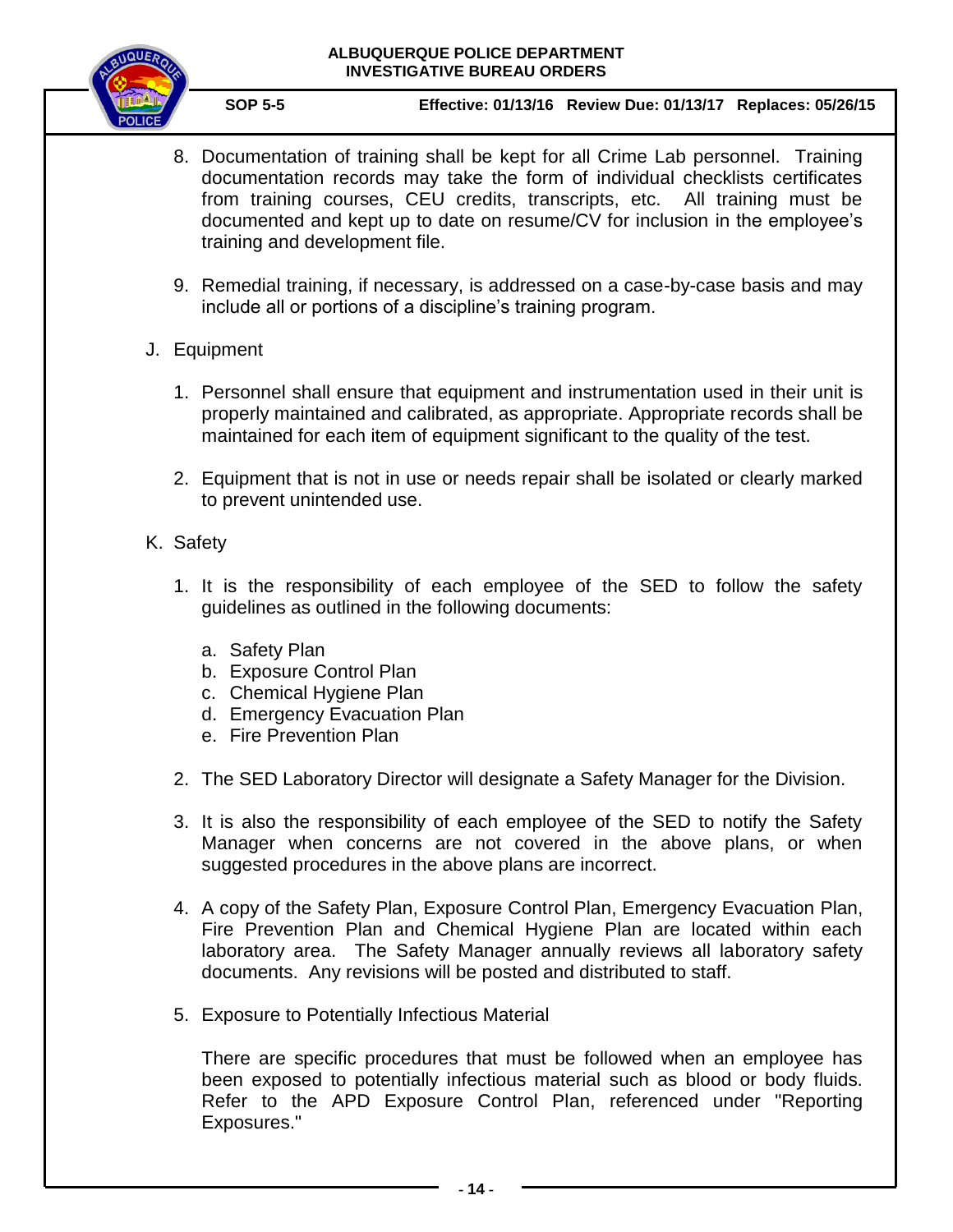

- L. Facility Security
	- 1. Physical access to the interior of the MFSC laboratory is restricted. This policy is in effect to protect the integrity of the evidence being examined, the confidentiality of case reports in progress, the safety of building personnel, and to avoid exposing untrained persons to hazardous substances found throughout the laboratory.
	- 2. There are two exterior access areas to the MFSC; the south front door security pod, and the evidence intake areas and maintenance hall on the secured north side. All entrance/exit points as well as the entire outer perimeter of the laboratory, have security control at all times. The laboratory is monitored during vacant hours by an intrusion alarm. Assigned staff shall use the front entrance unless bringing supplies to the north side. Exterior and interior door cards and keys are approved, controlled, and issued through the SED Commander or his/her designee. Only approved SED personnel (permanent, contracted, volunteer or intern) are permitted keys. All issued keys are numerically stamped or engraved, and an assignment list is maintained.
	- 3. Access to the secured north side is limited to those who are SED employees and others, as directed by the SED Commander or his/her designee. Individuals who do not possess card keys may access the secured north side at the discretion of the security guard or accompanied by SED, Crime Scene Specialists, or Auto Theft personnel. The Evidence Supervisor may also authorize those who do not possess card keys who need to access this area for Evidence Section business.
	- 4. Supervisors and managers of the MFSC may have hard key (master key) access to all restricted areas of the MFSC. Keys are to be used to facilitate the opening of rooms with key access only or in emergency situations. Card keys are to be used by supervisors and managers in all other situations. Armed restricted areas will alarm with the use of a hard key (master key).
	- 5. If it is necessary to gain access to a laboratory area in an emergency and one does not have card key access, the emergency card key box located next to the card key reader at the center of the three biovestibule doors shall be used. The emergency card key will give one access to all three biovestibules on the respective floor. The card key box has a clear plastic, breakable cover. The black metal handle inserted into the box and connected by a small chain, is to be used to break the cover in an emergency.
	- 6. The level of access to security card keys is assigned by the SED Laboratory Director.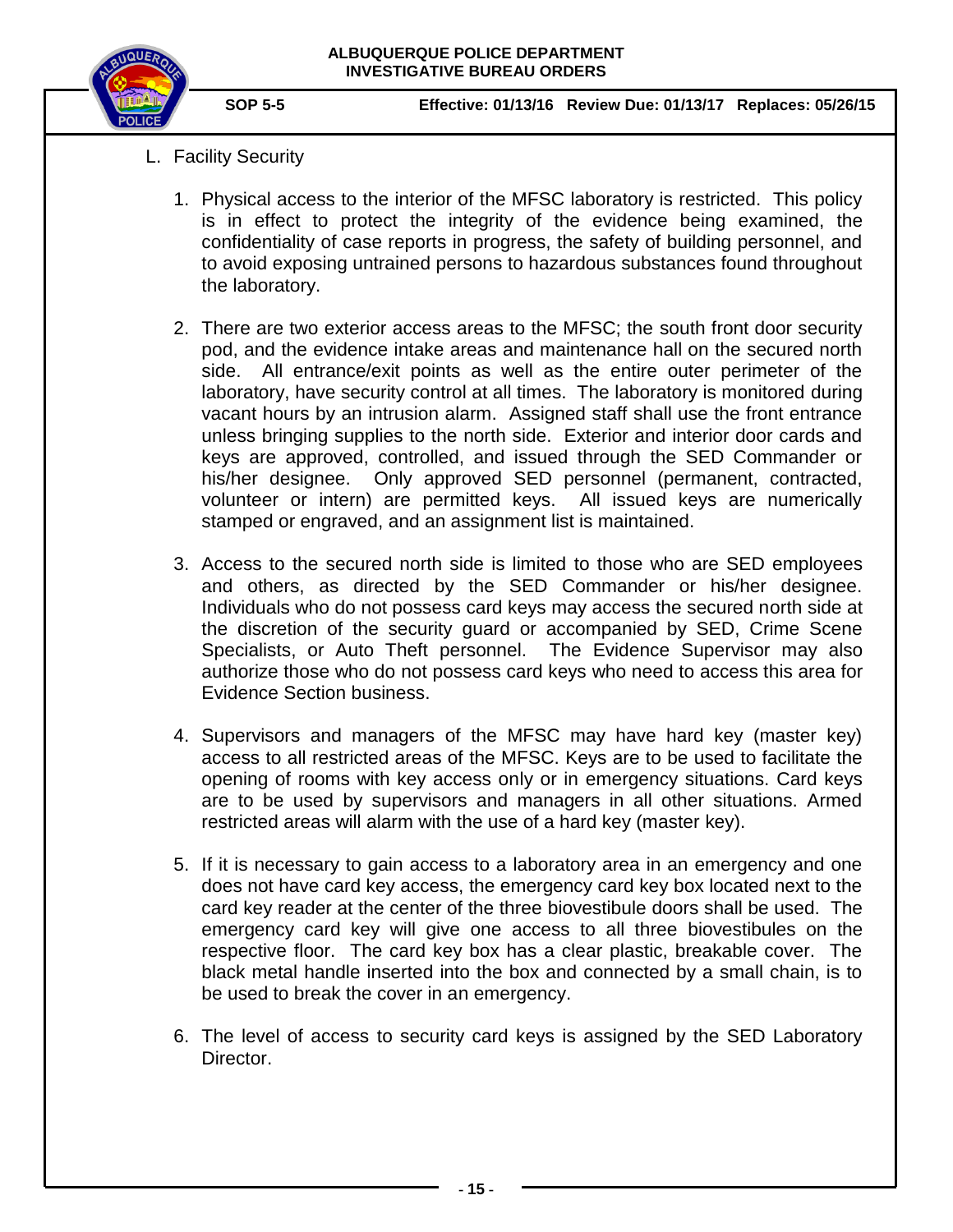

**SOP 5-5 Effective: 01/13/16 Review Due: 01/13/17 Replaces: 05/26/15**

- 7. Individuals other than SED personnel, (whether employees of APD or not), must pass through the security pod and be escorted into restricted areas by the employee with whom they have business (or a designee). Once inside the restricted areas of the MFSC, these individuals must remain in the presence of the employee who escorted them (or with another designated employee). In general, no member of the public is permitted to enter the MFSC restricted areas (Evidence, ID, and Laboratory), unless approved prior to the visit, for reasons stated in A.
- 8. All staff members of the SED are responsible for contributing to the physical security of the building. Doors shall not be propped open in restricted areas at any time. Unidentified persons in any area without an escort should be immediately escorted to their destination or out of restricted areas to security.
- 9. When an SED staff member's assignment is terminated, all of his/her keys/cards will be turned into the SED Commander or his/her designee before the end of his/her last day of assignment.
- 10.In the event that a SED staff member loses his/her card key, the lost key will be reported immediately to an SED supervisor. The supervisor shall inform the SED Commander or designee, and the lost key will be removed from the computer system as soon possible. If a hard key is lost or found, it must be reported immediately to an SED supervisor. The area(s) to be re-keyed shall be at the discretion of management. Any other lost interior keys such as storage cabinets must be reported to an SED supervisor without delay, and a decision on re-keying will be made.
- 11.The SED Commander or his/her designee may allow public area access to individuals who are contracted by the City to maintain or service the facility and who have passed background checks; or at his/her discretion for inspection and/or construction projects. These individuals must be accompanied by a SED employee if accessing any restricted area within the MFSC.

# M. Tours

- 1. SED allows for laboratory tours of a limited nature where reasonable and appropriate, and subject to proper request, approval, and notification.
- 2. Tours for groups less than high school age are not conducted. There may be exceptional circumstances at the discretion of the SED Laboratory Director.
- 3. Requests should be made a minimum of 24 hours in advance.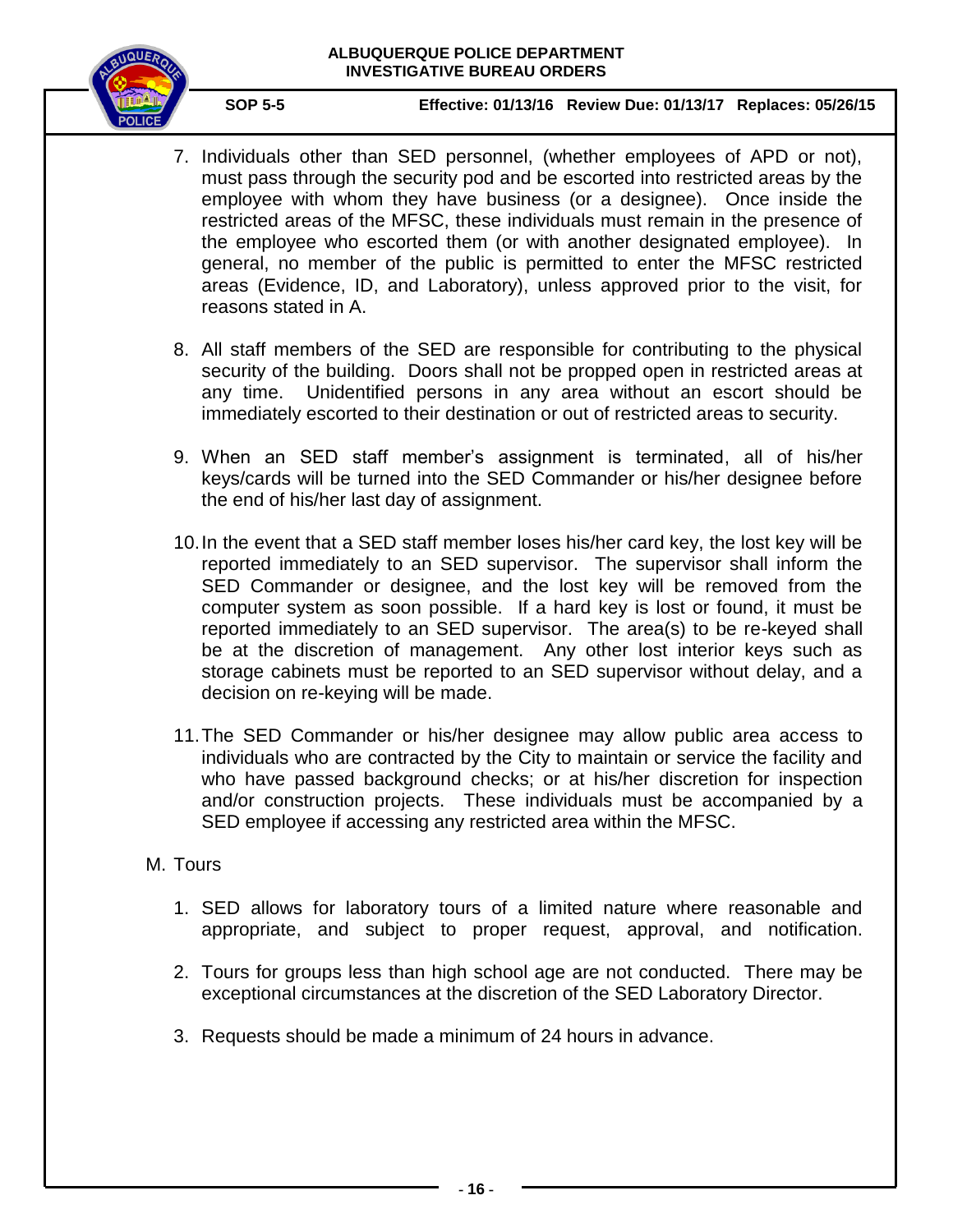

**SOP 5-5 Effective: 01/13/16 Review Due: 01/13/17 Replaces: 05/26/15**

- 4. It will be the responsibility of the designee to evaluate the appropriateness of each group requesting a tour. Areas to consider may include: age, academic necessity, ability to understand and appreciate material presented, and previous experiences with the requesting group. The designee is also responsible for coordination with and advance notification of an employee from the SED who will conduct the tour.
- 5. Upon authorization of a tour, the assigned employee from the SED who will conduct the tour is to be informed. It will be the responsibility of that person to conduct or otherwise arrange the video presentation and discussion for the tour.
- 6. Tour groups will be limited to 25 persons.
- 7. Laboratory tours are limited to a video presentation and discussion in the MFSC conference room.
- 8. Tours may view working laboratory areas through observation windows. No one is permitted in work areas without the Unit Supervisor's or SED Commander or SED Laboratory Director's approval.
- 9. Tours and Observation by Outside Experts
	- a. Tours beyond the scope of those permitted under the "General Tour Policy" will not be authorized.
	- b. Observation by outside experts will be done only through a court order.
	- c. Outside experts will not be permitted to use any APD equipment or APD facility to conduct their own examinations. Equipment purchased by the City is for use by City employees. Outside experts do not have the appropriate training or legitimate claim to use City property.

# N. Evidence Handling

- 1. Evidence should be stored in the Evidence Section when not being examined. Exceptions are noted in discipline procedures manuals and may include: test fires, and photographic negatives. Each of the previously mentioned items may be stored in the respective discipline laboratory area, as described in the discipline procedures manuals.
- 2. Preliminary Measures
	- a. Before disturbing items of evidence at a crime scene, the scene should be properly photographed, including the use of indicator cards and scales when appropriate. Measurements are taken that permit the item to be accurately located in either a reconstruction or in a crime scene diagram. The item should be depicted in its proper place on the rough sketch or within a point cloud of the scene.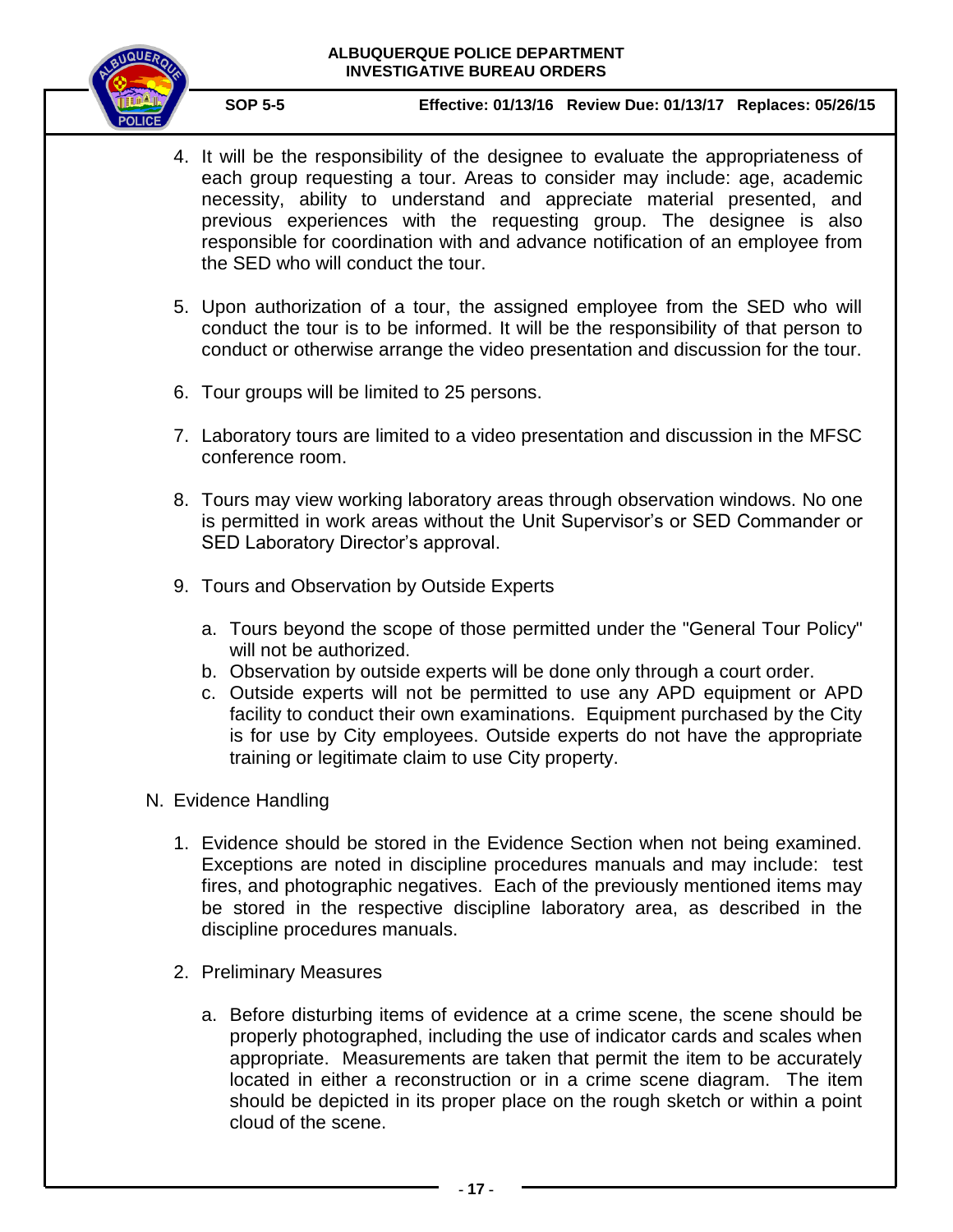

- b. In most instances, all of the evidence will be collected. In some cases, such as pools of blood or paint from a wall, only carefully selected specimens need be taken. When specimens are taken, the investigator should document the reasons why only that which was collected are needed to establish the facts of the case.
- c. As it is often crucial to have comparison standards such as hairs, tools, and paint, appropriate materials will be collected from known sources whenever possible. As much of the evidence entering the SED is collected without SED control, SED personnel performing such analysis will request known standards when necessary.
- d. The collected evidence must be properly documented in the report, on the evidence label (tag), and on the evidence container (heat-seal bag, paper bag, envelope, etc.). Documentation includes the date, time, and place the item was found, the name (or traceable number) of the investigator collecting it, and a sufficient description of the item. When the item is contained in a bag, the bag should be sealed, and the collecting officer should initial and date the seal. If the container is opened at a later time for scientific examination, it should be opened at a location other than any existing seals to maintain such seals. The examiner should re-seal the item when the examination is complete, putting his/her initials and date across the new seal.
- e. All evidence will be packaged in appropriate containers (with the exception of #6 below) and secured to prevent access to the contents. Paper bags and other containers that cannot be heat-sealed will be sealed with tamperevident seals (latents are an exception; moisture seal with initials across the seal are acceptable when receiving latent packets). Staples are not to be used in lieu of tamper-evident seals, but may be used in addition to applying a proper seal. Initials and date should be placed across the seal.
- 3. Drying Evidence
	- a. Wet or bloody evidence that has been collected from crime scenes, or received from the Office of the Medical Investigator (OMI) will be thoroughly dried and packaged in paper bags.
		- i. Clean all surfaces of the hood or locker with a 1% (minimum) bleach solution.
		- ii. Lay clean butcher paper on the floor of the hood or locker.
		- iii. Hang the items such that they do not make contact with each other.
		- iv. Clothing evidence collected from different subjects must be dried in different hoods or lockers.
		- v. General evidence items will also be positioned or protected so that the items do not come into contact with each other.
			- Lockers and hoods will be locked by the investigator. Place the items in the hood/locker to dry. The key to the lock will be the only key for that hood/locker and will be maintained by the investigator having the items to dry.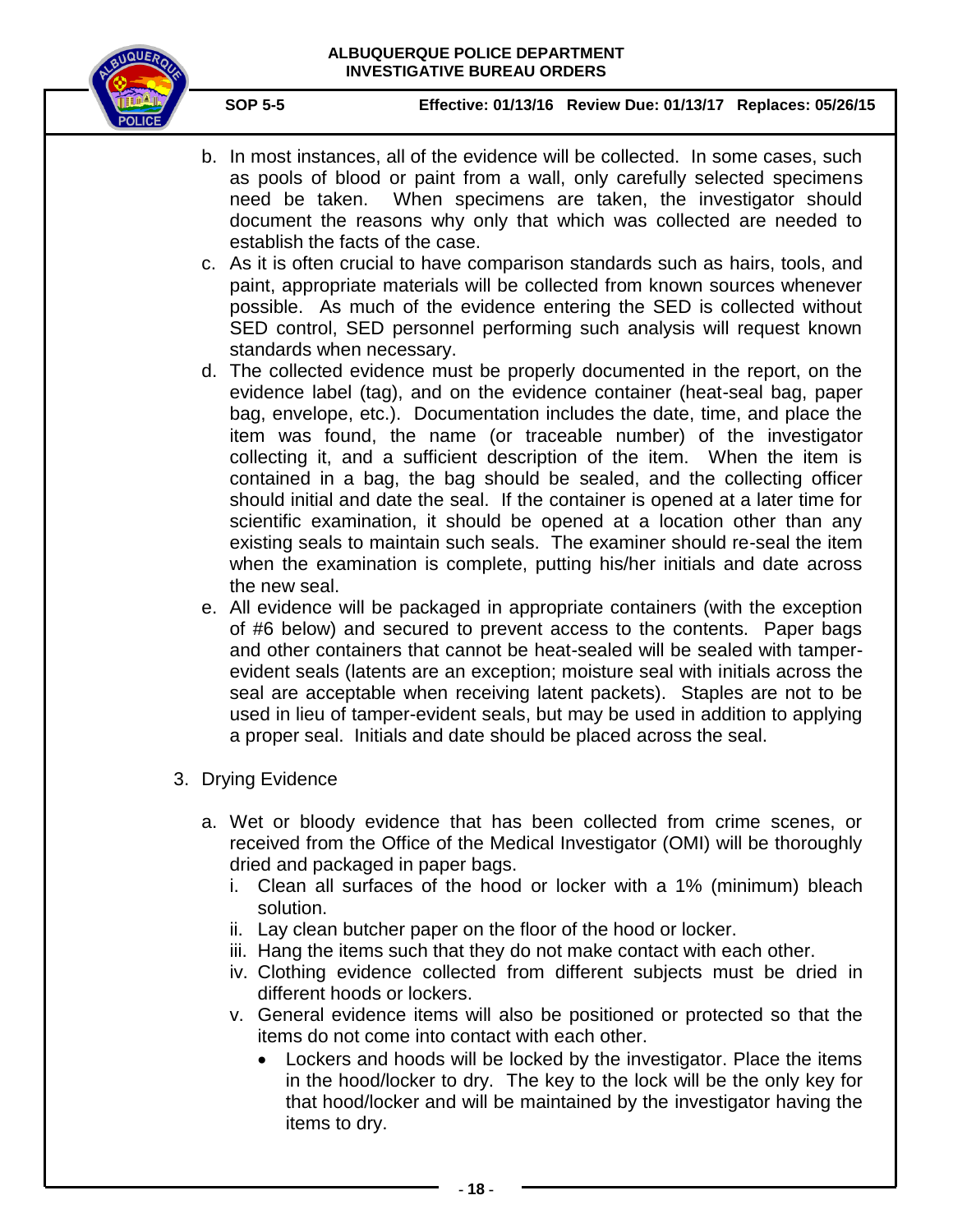

- A hood/locker log sheet or log board will be filled out to include the case number and name of the investigator.
- vi. Following removal of evidence, the butcher paper will be removed. Either fold the butcher paper in on itself and package the paper in a separate container (trace evidence) or empty the contents of the butcher paper into a separate container, labeling it as trace evidence. Clean all surfaces of the hood or locker used for drying with a 1% bleach solution.
- vii. \*\* An approximate 1% bleach solution is used to decontaminate and render harmless potential pathogens. 1% is a minimum concentration. Concentrations may be as high as (but should not exceed) approximately 10% to reduce the caustic effects on equipment, tools, and surfaces. Metal surfaces should be rinsed afterward with water and possibly a water displacing liquid for preservation.
- b. Analyses will not be performed on dried bloody evidence until the evidence has been in a dried state for a minimum of five days, except under unusual circumstances.
- 4. Packaging Evidence
	- a. Items of evidence should be placed in a clear plastic container when possible to prevent contamination and to permit visual identification. Items which have been wet or bloody will be dried and stored in paper bags or paper envelopes to avoid possible detrimental biological changes.
	- b. Items that may be sensitive to static should be packaged in paper, as opposed to plastic, to prevent the build-up of static and possible loss of evidence upon opening.
	- c. Under normal circumstances, firearms are to be packaged in a plastic bag. Empty magazines, sealed in smaller plastic bags, should accompany the firearm with which they were found. Ammunition, cartridge casings, or projectiles are to be packaged separately. Firearms which have been contaminated with biological materials, moisture, etc. must be dried prior to packaging. Evidence stickers must be appropriately attached to the plastic bags.
	- d. Any item to be processed for latent fingerprints should have the bag labeled "Latents," however, a service request must also be submitted to the Latent Fingerprint Group of the Crime Lab.
	- e. Each item of evidence should be labeled, either on its container or by an attached tag in the case of large items. The label should include a unique designation (APD or other Case #), coinciding with the item, or assigned to the item in the report and on the crime scene sketch. The following lower case letter prefixes are to be used in designating items of evidence as indicated: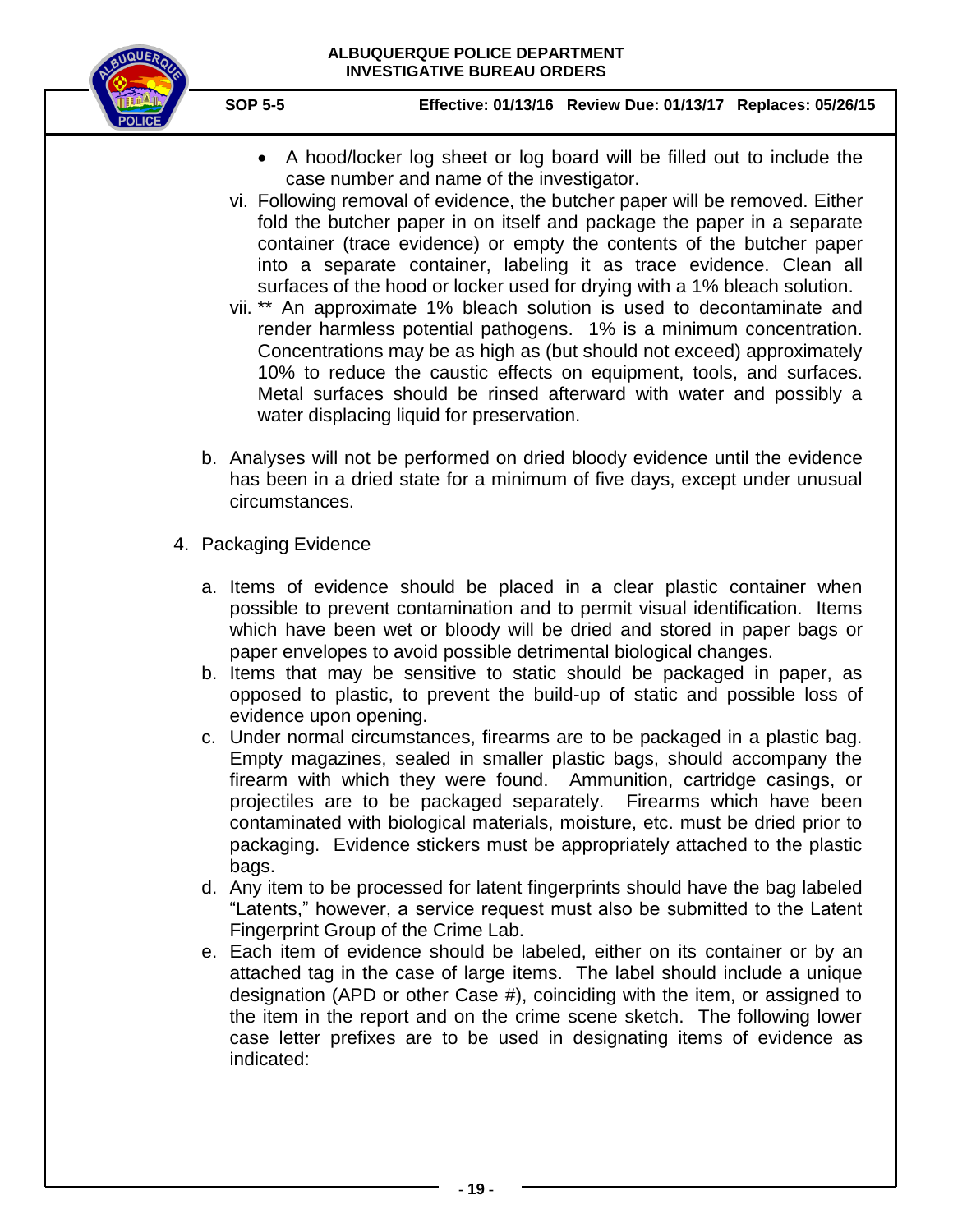

**SOP 5-5 Effective: 01/13/16 Review Due: 01/13/17 Replaces: 05/26/15**

| a              | Cartridge                    |   | Bullet hole (or impact site) |
|----------------|------------------------------|---|------------------------------|
| b              | <b>Blood</b>                 | k | Knife                        |
| C              | Cartridge Case               |   | Latent work needed           |
| cl             | Clothing                     | m | Miscellaneous                |
| d              | <b>Documents</b>             | n | <b>Drugs</b>                 |
|                | <b>Firearms</b>              | D | <b>Bullet</b>                |
| $\overline{g}$ | Glass                        | S | <b>DNA Swab</b>              |
| h              | Hair, fiber or another trace |   |                              |

- f. Upper case letters of the alphabet are reserved for use as designators on diagrams for measurement points with the exception of upper case K and upper-case Q.
- g. Packaged or repackaged evidence is sealed with a tamper evident seal, which is initialed and dated.
- 5. Evidence Storage
	- a. Evidence is stored long term within the Evidence Section. This is a restricted facility to which only Evidence personnel have access. Items may be checked out by examiners, officers, and detectives as the need arises.
	- b. Evidence may be stored short term within the limited access laboratory or working areas. In general, evidence is stored under these conditions while examinations are being performed on the items. Once transported, evidence is to remain in the laboratory areas, with the exception of latent fingerprint lifts or similar evidence, and photographs.
- 6. Evidence Reporting
	- a. Investigators should assess the case and the evidence for input concerning which examinations should be conducted on each item of evidence. This assessment should be communicated to the requestor of the examination, as well as to the DA and any other involved investigators.
	- b. It is desirable that as few persons be involved in the handling of items of evidence as possible. Careful records must be kept that document the chain of custody for each item. All evidentiary items should be tagged into the Evidence Section promptly after the collection or examination process is complete.
- 7. Evidence from Outside Agencies

On occasion, requests are received from other law enforcement departments, governmental agencies, or the military to examine evidence. Evidence may be received by mail or delivered in person to the examiner, following standard chain of custody procedures. The evidence will be stored in the laboratory area. A report does not have to be released until the submitting agency has picked up its evidence.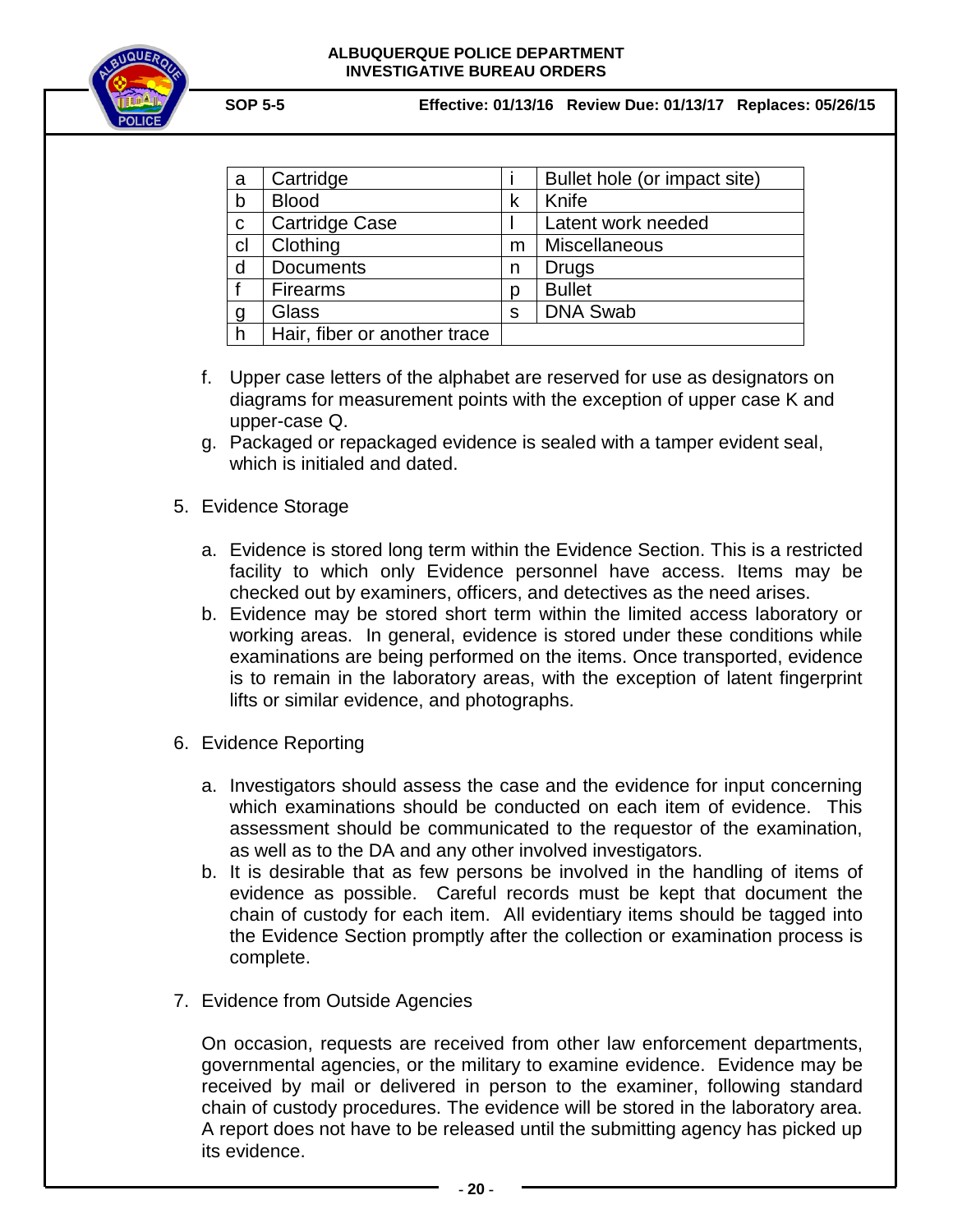

- 8. Evidence to Outside Agencies
	- a. On occasion, it is necessary to send evidence to other agencies or laboratories. Prior to sending the evidence, the SED Laboratory Director or designee may be notified and written or telephonic approval will be obtained from an agent of the courts, if appropriate. Evidence will be sent to another laboratory for re-analysis only upon court order. The written approval and/or court order will be filed in the case file.
	- b. The evidence will be packaged securely, with appropriate preservation and safety precautions, and sealed to prevent tampering.
	- c. A Service Request Form (to document chain of custody) or another equivalent form will be filled out. The original form will be filed in the case file after the appropriate APD personnel completes the form. A copy of the form will be packed with the evidence and sent to the outside agency, with instructions for completing the form. When the evidence is mailed, it will be sent by certified, return receipt requested, restricted mail. The purpose is to have the evidence delivered only to the person for whom it was intended and to have a record of the delivery for the case file.
	- d. If evidence is transferred in person, a Service Request Form or other equivalent form is filled out (for chain of custody), and accompanies the evidence for original signatures of the receiver and sender. The form is immediately returned to the SED and filed in the case file.
	- e. The shipping of firearms will follow Federal Rules and Regulations meaning that firearms may only be shipped to:
		- i. Law enforcement agencies
		- ii. Persons possessing Federal Firearms Licenses (FFL). A copy of the FFL with an original signature must be obtained at the Crime Lab prior to shipping.
- 9. Evidence and Quality Control

The MFSC frequently receives items of evidence from investigating officers and from Crime Scene Specialists. On occasion, the evidence may appear to have been improperly packaged. The evidence technician will collect the evidence from the secondary site (substation) and bring it to the main Evidence Room. A notice will be left for the primary officer to come to Evidence and correct the discrepancy. Rejected evidence will not be left for correction at the collection site. If the problem is not corrected, or if recurrent problems with a particular officer's evidence packaging continues, his/her immediate supervisor will be contacted to resolve the matter. An officer not responding after 20 days may be removed from the OIM and required to tag all evidence at the MFSC.

- 10.Chain of Custody
	- a. When SED personnel remove evidence from the Evidence Section, both the Detective or Scientist and Evidence personnel will appropriately document the transfer. Chain of custody documentation will be filed in the case file.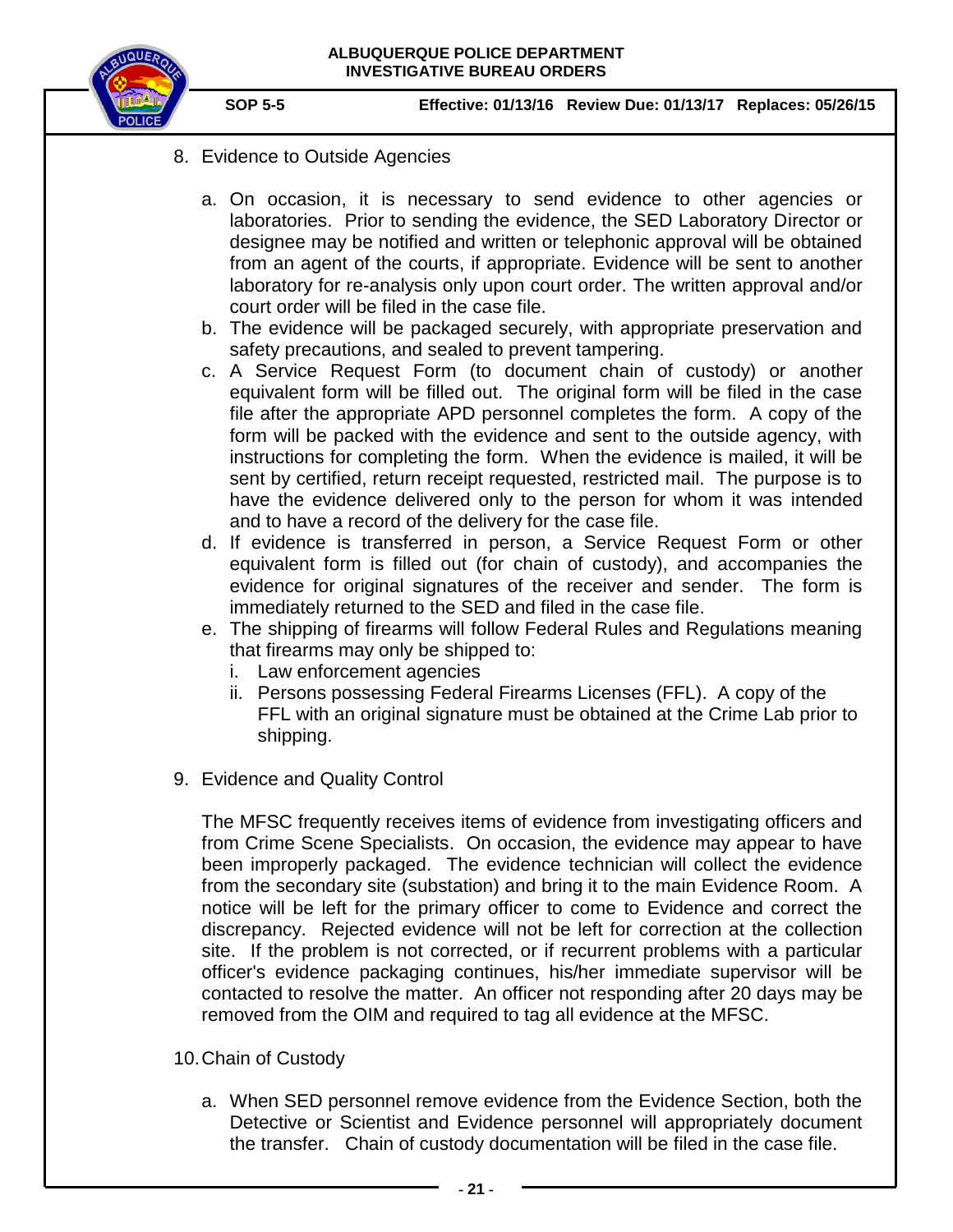

- b. When evidence is transferred from one examiner to another within the Crime Lab, the chain of custody portion of the Service Request Form or equivalent will be completed. A copy of the chain of custody form will be filed with both the receiving and transferring examiner's files. In the case of latent print verifications, the verifier does not need to keep a copy of the chain of custody documentation.
- c. When evidence is received from an outside agency by mail, SED personnel will provide documentation on the chain of custody portion of the Service Request Form. The form will be retained in the case file.
- 11.Biological Fluids and Hair Standards
	- a. Body standards will be collected only if accompanied by one of the following authorizing documents: Court Order, Search Warrant, or Permission to Search. A copy of the document will be kept in the case file. An appointment should be made for the collection of the standards. Unless accompanied by a corrections officer or detective, the identity of the individual providing the standard should be verified (driver's license, date of birth, social security number, etc.). The person who collects the standard(s) will note on the authorizing document: case number, date and time the standard was collected, verification of identity (if needed) and who collected the standard. A copy of the document will be kept in the case file.
	- b. The dried saliva standard will be packaged, sealed and tagged into the Evidence Section by the individual who collected them (unless transferring to the case working analyst). The resulting chain of custody will be filed in the case file.
	- c. Blood standards are generally not collected. If a Court Order or Search Warrant is received designating blood, the document, and subsequent collection should not be completed. The investigator or District Attorney should be contacted. A new Court Order or Search Warrant should be requested designating the collection of saliva standard in lieu of blood. In the alternative, the individual can be asked if they are willing to sign a Permission to Search form for the collection of a saliva standard instead.
- 12.Sexual Assault Evidence Kits (SAEK)
	- a. SANE nurses collect the evidence for and transport all SAEK directly to the Evidence Section. Urine samples associated with reported cases collected during a sexual assault examination will be picked up from the evidence collection area at the Family Advocacy Center (FAC) by the Sex Crimes Sgt or other designated Sex Crimes staff member, and transported directly to Scientific Laboratory Division (SLD).
	- b. SAEK on non-reported cases will be destroyed per the APD and SANE Unit MOU after one year from the original collection date unless reporting status changes. The reporting status change will be the responsibility of the Sex Crimes Sergeant.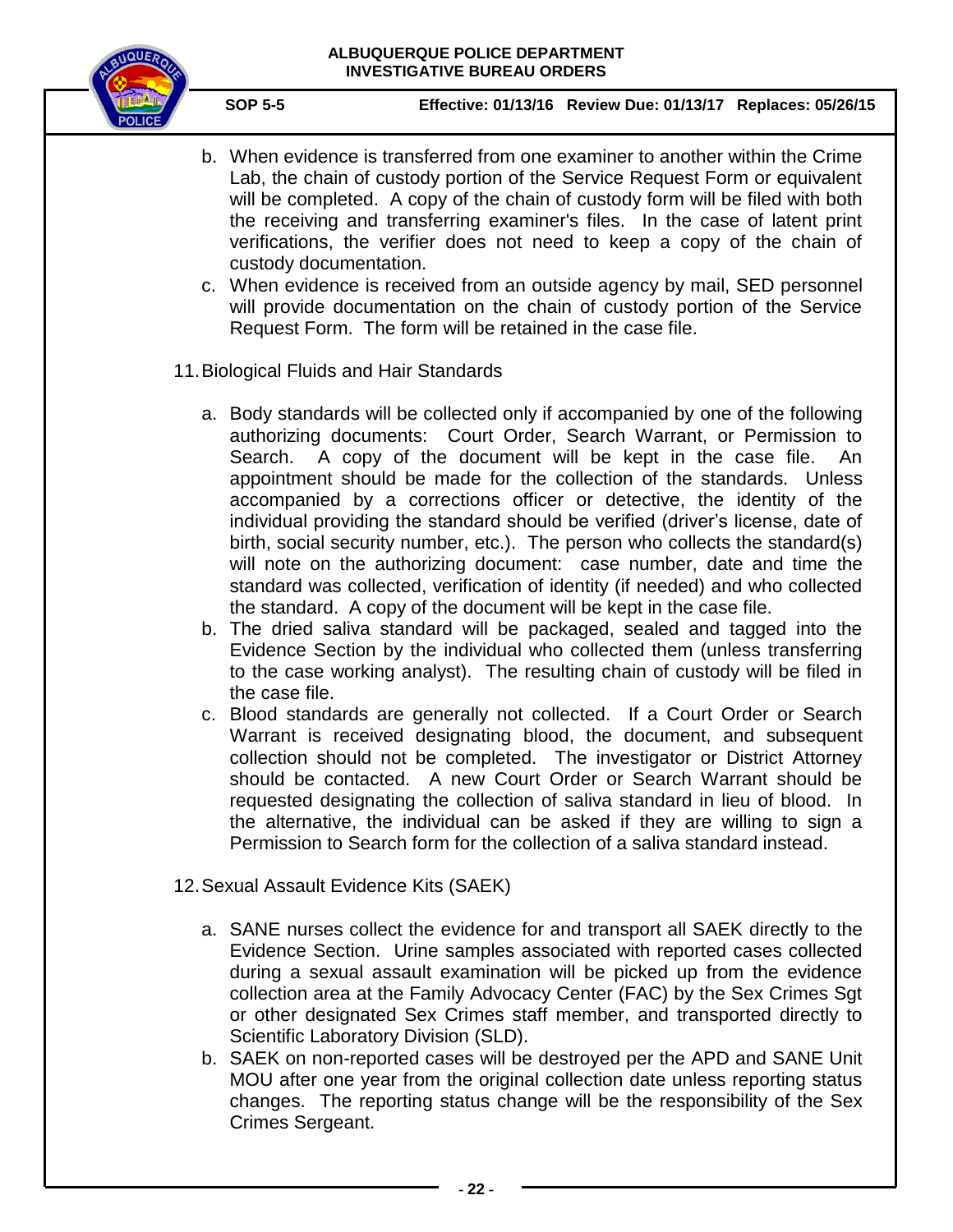

13.Evidence from the Office of the Medical Investigator

When evidence is received from the Office of the Medical Investigator (OMI), personnel will ensure the evidence is listed in the chain of custody portion of the Service Request Form. A signature is needed from the individual the evidence is received from (OMI personnel). A copy of the OMI receipt must accompany the Service Request Form. These forms will be retained in the case file.

- 14.Evidence for Examination
	- a. Examiners shall not accept evidence from the Evidence Section that is not properly sealed. Since evidence is not always packaged by SED personnel, a proper seal is defined as a heat seal or other tamper-evident seal with, at a minimum, initials across the seal. Exceptions may be made on a case-bycase basis by the Unit Supervisor (or Technical Leader, as appropriate) and will be documented in the case file.
	- b. When evidence is examined in the laboratory by an examiner, (whether it is received from the Evidence Section or directly from a Detective) each individual item of evidence is marked with a unique identifier (i.e. barcode, barcode and item designator or case number and item designator), whenever practical. The individual item of evidence must also be identifiable to the examiner. This will be accomplished by the examiner placing his/her initials on the individual item of evidence. If the item of evidence does not lend itself to being marked, the container shall be marked with a unique identifier and initials.
	- c. Following the examination, the evidence is packaged and sealed with a tamper evident seal, with initials and date across the seal. The initials and date on seals from persons having prior access to the evidence should be maintained intact whenever possible. If it is not possible, the seal will be packaged with the evidence when the evidence is re-packaged. If additional evidence marking procedures are required by a discipline, those procedures can be found in the discipline's procedures manual(s).
- O. Latent Fingerprint Analysis Group Human Identification Unit
	- 1. The Latent Fingerprint Analysis Group processes, examines and compares latent/patent and inked fingerprints.
		- a. Examination of incoming latent cases includes:
			- i. Pickup of latent cases and service requests
			- ii. Standards examination to determine the workability of a specific latent
			- iii. Preparation of a report of results
			- iv. Review and agreement of results, reports, and notes by another competent fingerprint examiner as outlined in the Latent Fingerprint Unit Procedures Manual.
			- v. Scheduled proficiency testing
			- vi. Courtroom testimony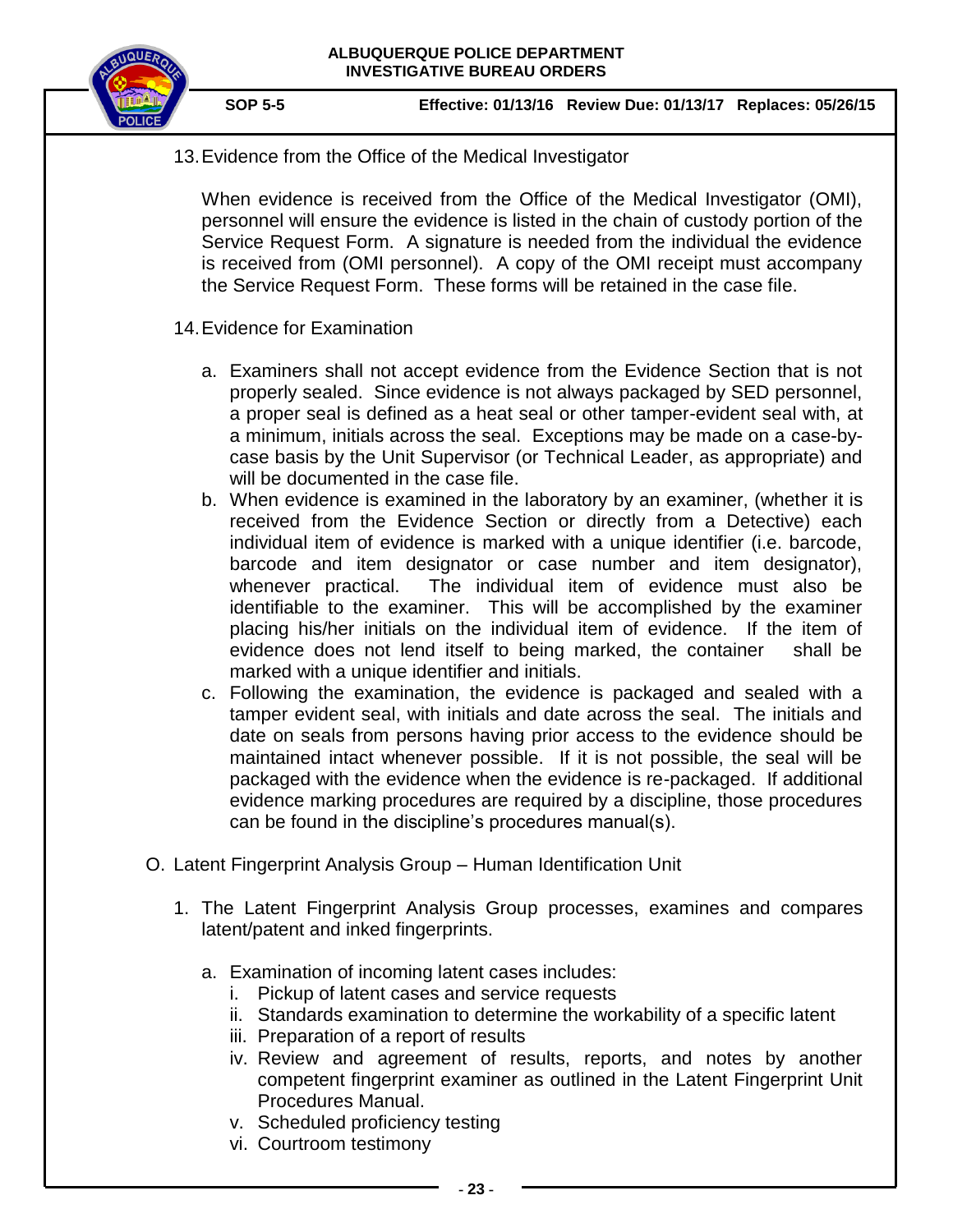

- vii. Typical results
- viii.Workable and filed
- ix. Not workable
- x. Eliminated
- xi. Identified
- 2. Processing items of evidence
	- a. The Latent Fingerprint Unit processes items of evidence (which have been submitted by officers or representatives of outside agencies) for latent fingerprints.
	- b. Processing items of evidence includes:
		- i. The examiner will take custody of the item to be processed from the Evidence Section, or from the individual requesting processing.
		- ii. Processing is done with the appropriate powder or chemical, as defined by the situation.
		- iii. Upon completion of the processing, items are returned to the Evidence Section.
		- iv. Reports will be prepared to indicate the status of the case.
		- v. Reports, results, and notes will be reviewed by another qualified fingerprint examiner as outlined in the Latent Fingerprint Analysis Group Procedures Manual.
		- vi. Reports with the exception of violent crimes are entered into ICRIIS by the Unit Supervisor or designee and may be viewed by authorized APD personnel in the ICRIIS database.
		- vii. Courtroom testimony.
	- c. Typical results
		- i. Workable latents developed.
		- ii. No workable latents developed.
- 3. Comparisons
	- a. The Latent Fingerprint Analysis Group visually compares each workable latent with each record print of a known subject.
	- b. When a request for fingerprint comparison has been received, the examiner will:
		- i. Obtain latents from SED files.
		- ii. Obtain inked fingerprints of the subject(s) from the Identification Section files. If not on file, a report will be prepared to advise the requestor of the case status.
		- iii. Compare latents and record prints using a standard fingerprint magnifier or comparator.
		- iv. Prepare a report indicating the status of the case.
		- v. Obtain review and agreement of notes, report, and results by another qualified examiner as outlined in the Latent Fingerprint Analysis Group Procedures Manual.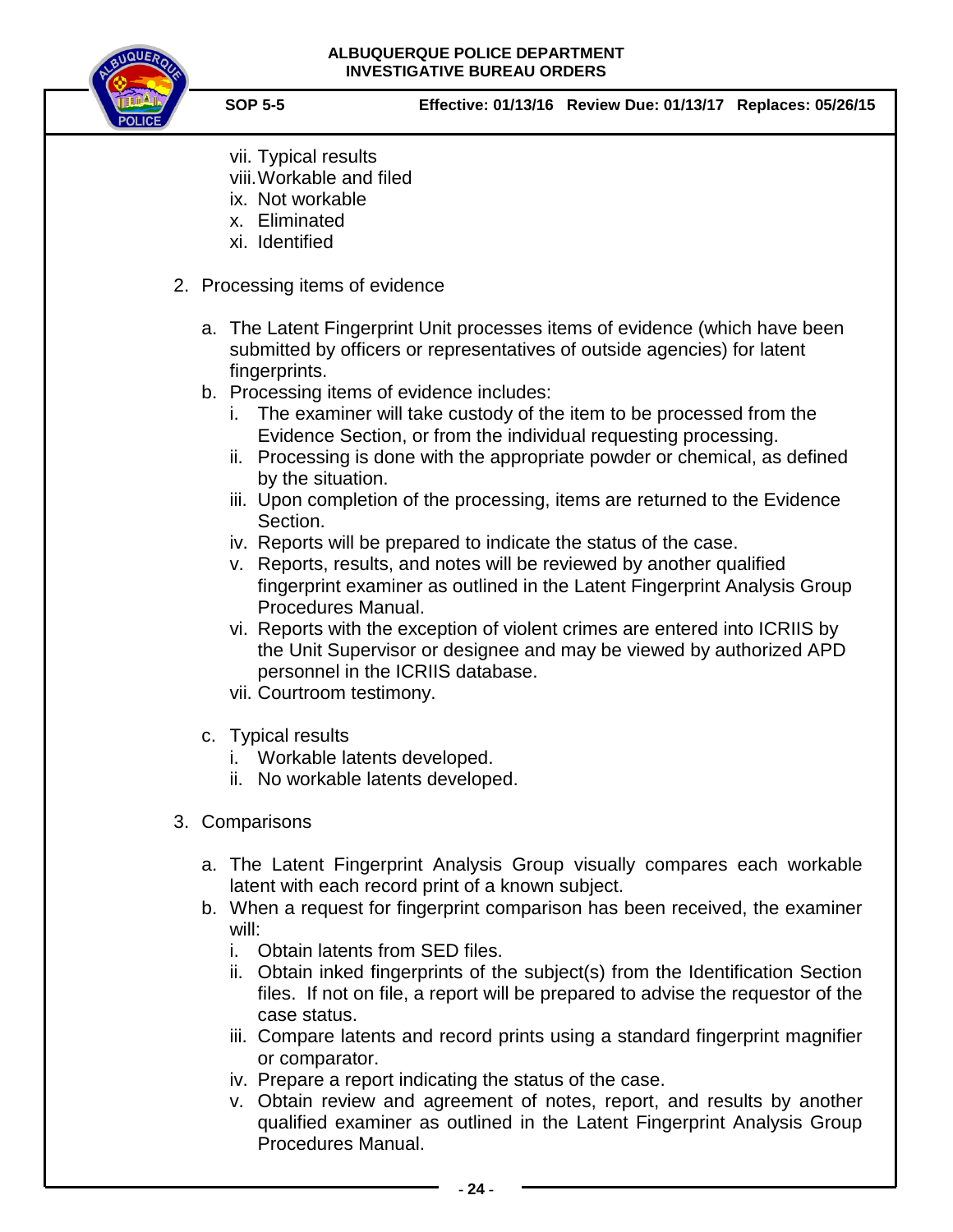

- vi. Provide courtroom testimony if required.
- c. Typical results
	- i. No identification made
	- ii. There is an agreement in corresponding areas of friction ridge skin between the latent print and the known impressions of the subject. It is determined that the latent print and the known impressions originated from the same person. Subject's fingerprints were identified on a card from the following surface: (list surface).
	- iii. Need major case (palm) prints.
- 4. Habitual offender cases
	- a. The Latent Fingerprint Analysis Group assists the District Attorney's office in comparison and testimony concerning fingerprint cards of an individual from prior arrests and incarcerations.
	- b. Examiners are placed on a standard subpoena list.
	- c. Examiner will receive a "pen packet" for the listed subject.
	- d. Comparison record prints are acquired from the subject via court order.
	- e. The examiner will compare record prints to cards from the "Pen Packet."
	- f. A report will be prepared to indicate the status of the case.
	- g. Review and agreement of results, notes, and reports will be conducted by another competent fingerprint examiner as outlined in the Latent Fingerprint Analysis Group Procedures Manual.
	- h. Courtroom testimony.
	- i. Typical results
		- i. The inked fingerprints taken by the examiner of the subject were found to have been created by the same person who created the 10 print cards in the Pen Packet.
		- ii. The inked fingerprints taken by the examiner of the subject were not created by the same person who created the 10 print cards in the Pen Packet.
		- iii. The court ordered fingerprints of the subject will be retained.
		- iv. The Pen Packet will be returned to the submitter.
	- j. The Latent Fingerprint Analysis Group may assist field officers in establishing a positive identification of the victim and/or suspect in violent crimes. Assistance to the Office of the Medical Investigator in establishing positive identifications of John and Jane Does is also provided.
- 5. Automated Fingerprint Identification System (AFIS)
	- a. The Latent Fingerprint Analysis Group enters unidentified latent prints into AFIS to search against the ten-print records on file in an attempt to make an identification.
	- b. Latent examiners will review incoming packets for AFIS quality latents and process those meeting AFIS standards.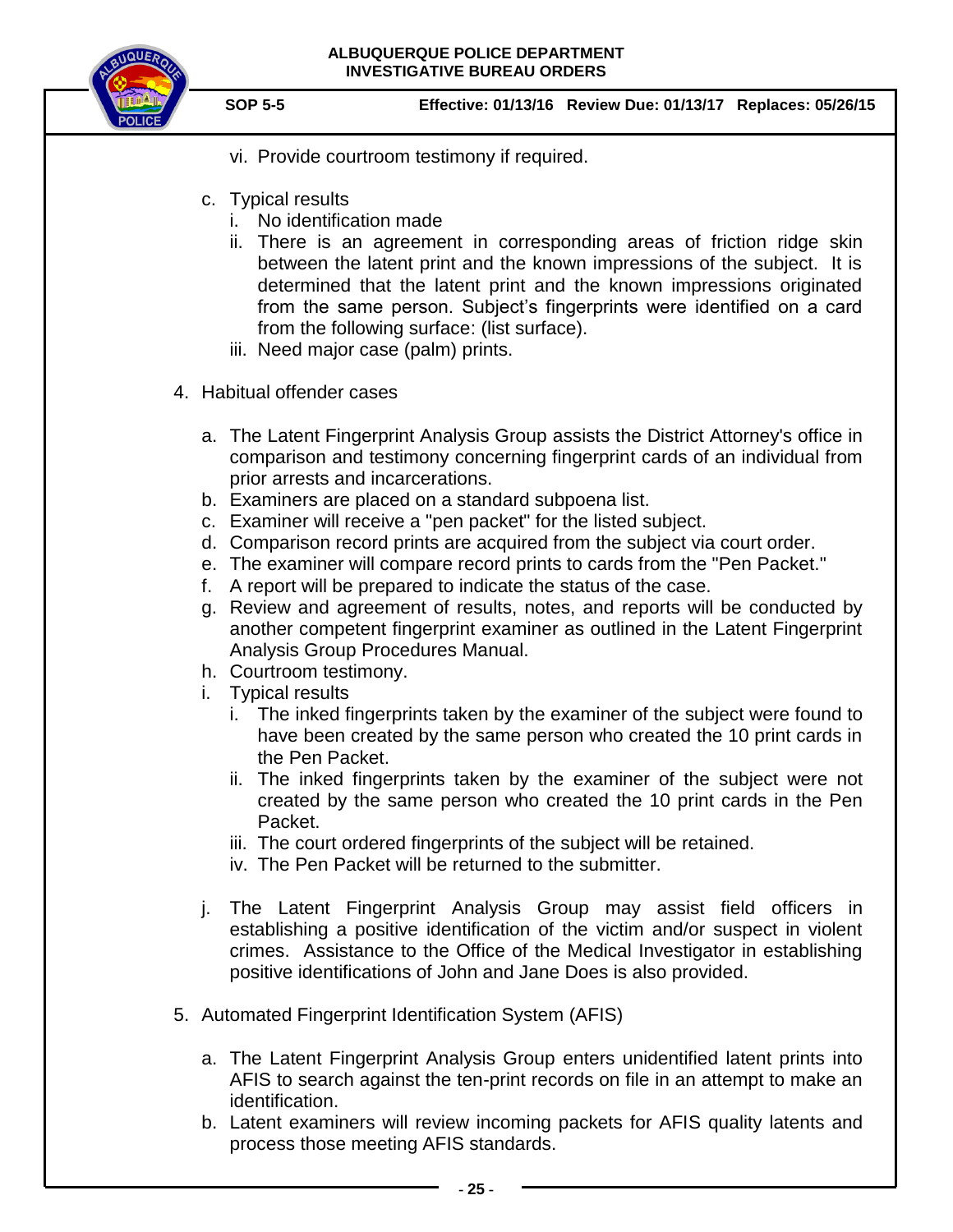

- c. Search against APD's database.
- d. Search against NM-DPS's database.
- e. If an identification is made, a report will be prepared.
- f. The report, results, and notes will be reviewed by another competent latent fingerprint examiner as outlined in the Latent Fingerprint Analysis Group Procedures Manual.
- g. Courtroom testimony as required.
- h. Typical results
	- i. The latent print is identified.
	- ii. The latent print is not identified but will be retained.
	- iii. The latent print is not identified but is of sufficient quality and will be maintained in the "Unsolved Latent File" for future searches.
- P. Biological Analysis Group Human Identification Unit
	- 1. The Biological Analysis Group collects, preserves, and analyzes biological evidence as detailed in the Group's procedure manuals, in criminal cases and to provide expert testimony in a court of law.
	- 2. Case Cutting
		- a. Visual examination and description of packaging and items.
		- b. Collection of trace materials and hair.
		- c. Stain pattern analysis.
		- d. Presumptive testing of stains.
		- e. Cutting, packaging and preservation of stains, hair and trace materials.
	- 3. Blood Analysis
		- a. Presumptive testing
		- b. DNA analysis
	- 4. Semen Analysis
		- a. Presumptive testing
		- b. Confirmatory testing
		- c. DNA analysis
	- 5. Saliva analysis
		- a. Presumptive testing
		- b. DNA analysis
	- 6. Proficiency testing as required per FBI Quality Assurance Standards.
	- 7. Courtroom testimony as required.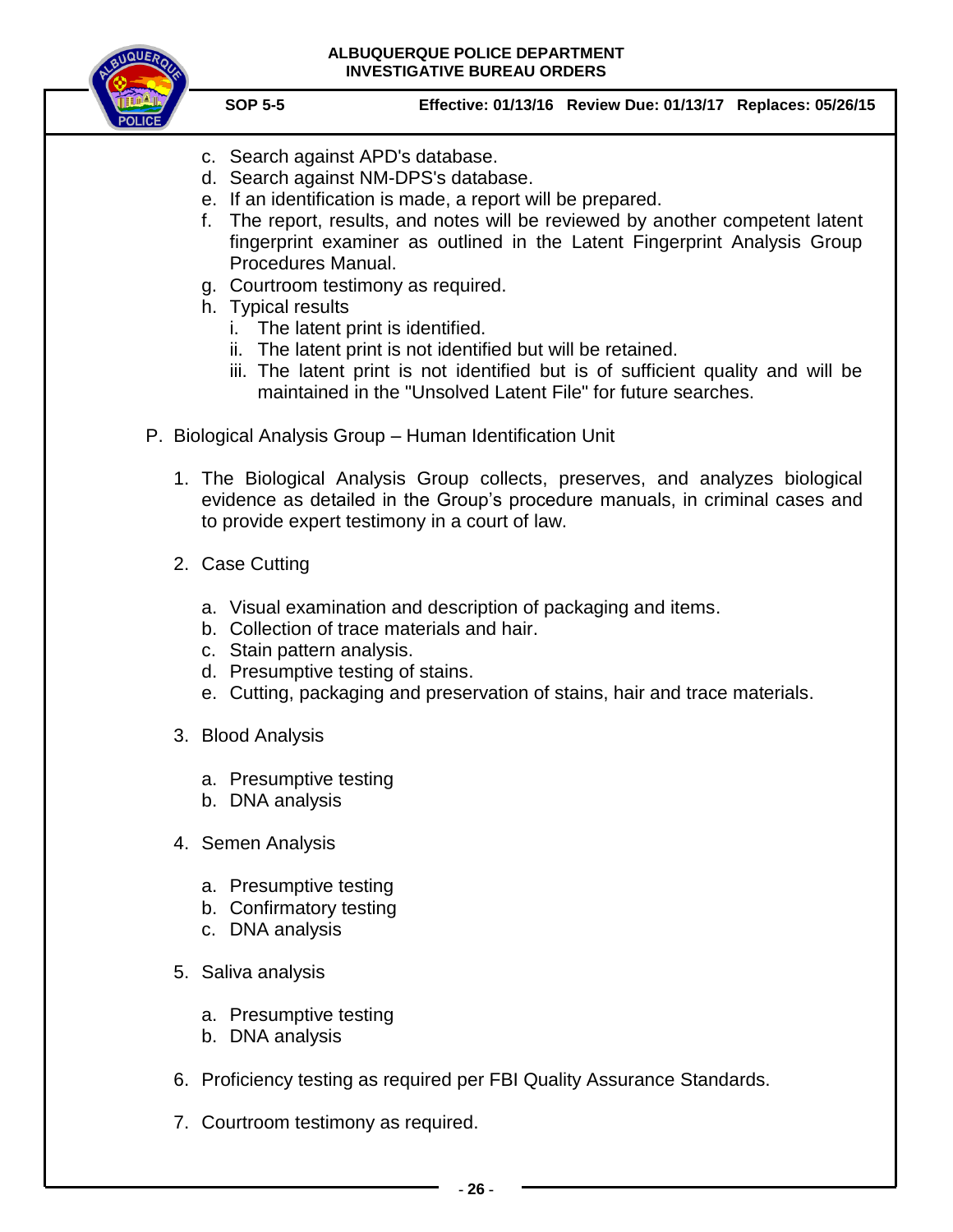

- 8. Typical results
	- a. Serology
		- i. No blood/saliva/semen was detected.
		- ii. Semen was indicated (P30+/Sperm)
		- iii. Sperm cells were identified in the sample.
		- iv. Other statements may be made.

# b. DNA

- i. No DNA was detected.
- ii. Insufficient DNA was detected to obtain an interpretable profile.
- iii. No profile was detected.
- iv. No DNA foreign to (name) was detected.
- v. A mixture of DNA from (#) individuals was detected. A major / minor / male / female / foreign profile was resolved / deduced.
- vi. (Name) is excluded as the donor/contributor to the (portion of) the profile.
- vii. (Name) cannot be excluded as the donor/contributor to the (portion of) the profile.
- viii.No conclusions can be drawn from the (portion of) the profile due to the low-level incomplete profile detected.
- ix. No conclusions can be drawn from the data due to the complexity of the profile.
- x. The (portion of) the profile can be used for exclusionary purposes only.
- c. If appropriate, statistical calculations may be made to provide significance to the conclusions stated.
- d. The DNA profile from appropriate 'questioned' stains may be entered into the CODIS database.
- e. The Unit Supervisor or designee enters the status and priority of a case into the DNA Tracking System (DNATS). The status of a case may then be viewed by authorized APD personnel through ICRIIS.
- Q. Chemical Analysis Group Physical Identification Unit
	- 1. Controlled Substances Analysis
		- a. The Chemical Analysis Group physically and chemically analyzes physical evidence in criminal cases.
		- b. Suspected controlled substances as well as methamphetamine precursors and reagents used in the manufacture of methamphetamine, are qualitatively analyzed using microscopic, color, and/or crystal tests, as well as, Fourier Transform Infrared Spectrophotometry (FTIR), Gas Chromatography-Mass Spectrometry (GC/MS), Gas Chromatography (GC), Ultraviolet Spectroscopy (UV), TLC, and X-ray fluorescence (XRF), as appropriate.
		- c. Proficiency testing is required each year for examiners.
		- d. Courtroom testimony is offered as required.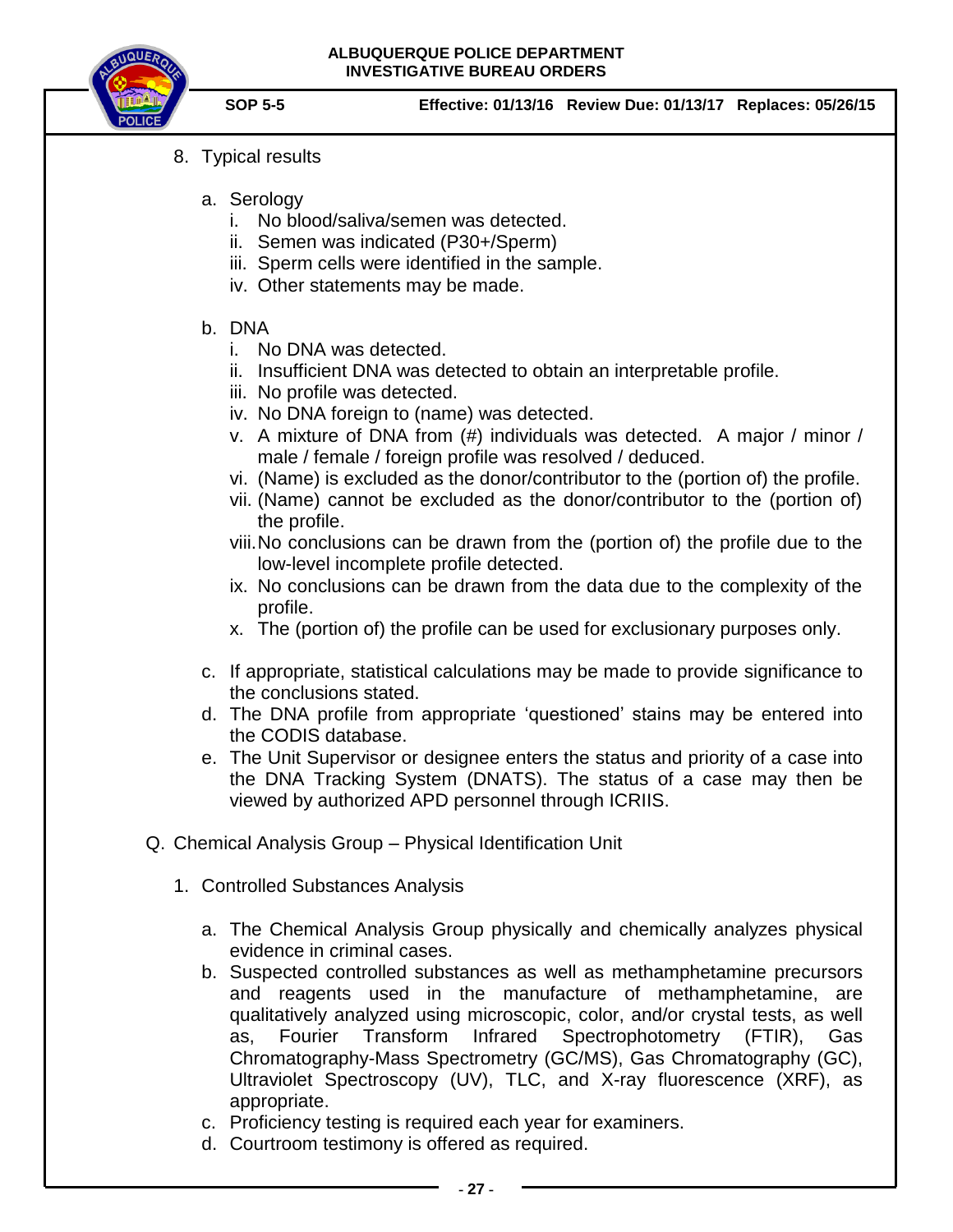

e. Typical Results

Controlled substances analysis reports reflect a case number, barcode number and location of the offense. Also reported is the weight of substance before and after analysis, as well as drug type and scheduling. In the case of non-controlled substances, the report simply states "negative for controlled substances," however, occasionally it may be necessary to identify a non-controlled substance. In cases where there is an inadequate amount of sample for analysis, the results are reported as "insufficient sample for analysis," "insufficient analyte for identification," or similar language depending upon the circumstances.

- 2. Drug Standards Inventory
	- a. The Chemical Analysis Group stores and maintains Schedule I, II, III, IV, and V controlled substances, as defined by New Mexico State Statutes, for the purpose of analytical standards.
	- b. Procedures for inventory are outlined in the Controlled Substances Procedures Manual.
	- c. Typical Results i. Not applicable
- 3. Blood Alcohol Analysis
	- a. The Chemical Analysis Group provides analysis of blood specimens for alcohol content in criminal cases.
	- b. Instrument calibration check using alcohol standards.
	- c. Preparation and analysis of blood samples, standards, and blanks.
	- d. Instrument maintenance.
	- e. Review of results, report and notes by another court qualified alcohol examiner; administrative review by the Unit Supervisor or designee.
	- f. Proficiency testing is required each year for examiners.
	- g. Courtroom testimony as required.
	- h. Typical Results
		- i. Blood alcohol test results are reported out in grams of ethyl alcohol per 100 milliliters of blood.
- 4. Breath Alcohol Analysis
	- a. The Chemical Analysis Group provides instrument maintenance and instruction to officers, and courtroom testimony.
	- b. Simultaneous instrument accuracy checks.
	- c. Minor instrument maintenance and repair.
	- d. Record keeping.
	- e. Scientific Laboratory Division liaison.
	- f. Stock and provide supplies to off-site locations.
	- g. Officer training, instruction and testing.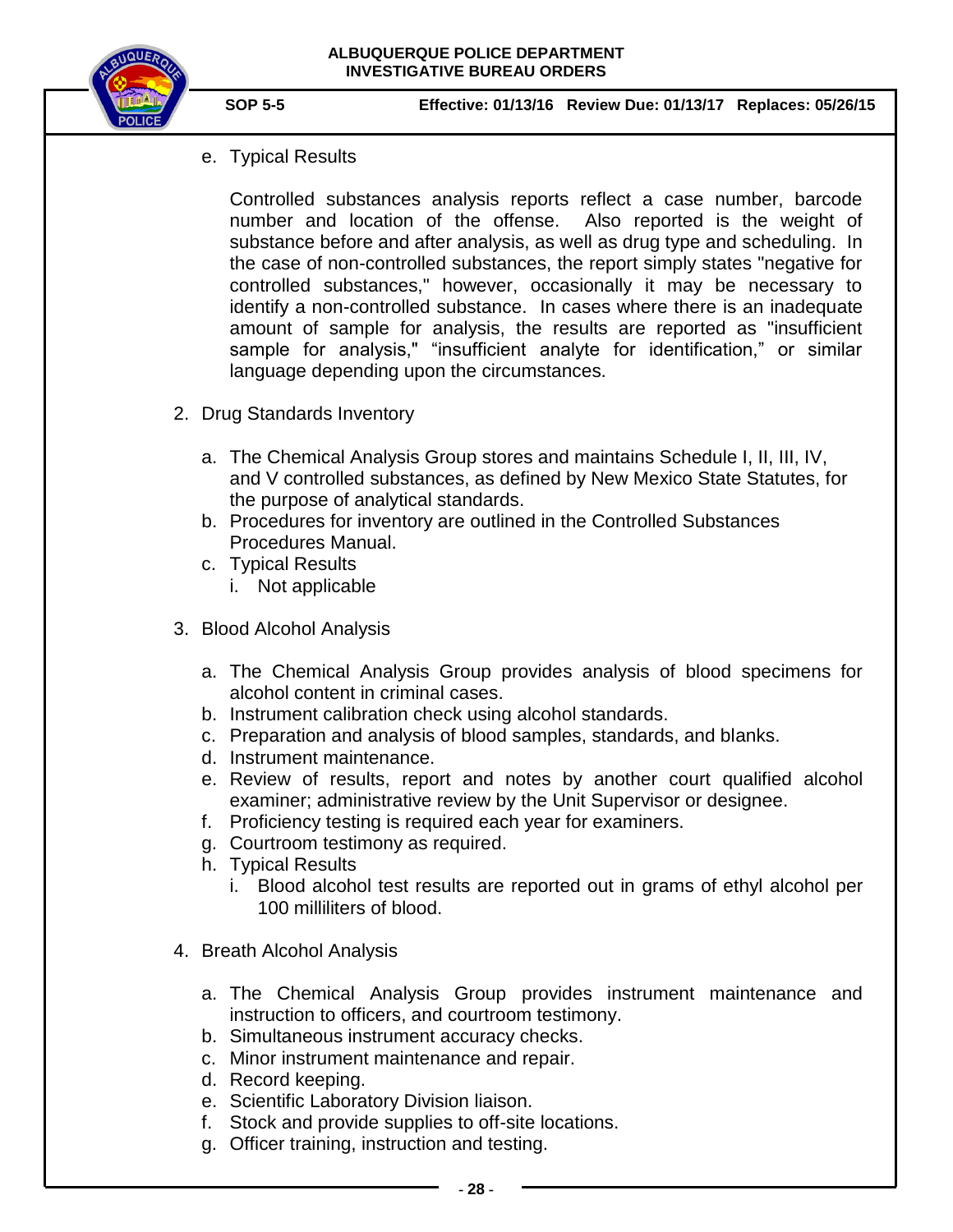

- h. Proficiency testing.
- i. Courtroom testimony.
- j. Typical results
	- i. Breath instruments generate an evidence card, which records the results of a breath test. The results are reported in grams of alcohol in 210 liters of breath.
- R. Firearm and Tool Mark Analysis Group Physical Identification Unit
	- 1. The Firearm and Tool Mark Analysis Group examines, compares and analyzes all types of firearms related evidence. The Group is also responsible for tool mark and fracture analyses and comparisons as well as serial number restorations.
	- 2. Firearm examination and testing
	- 3. Bullet comparison
	- 4. Cartridge case and/or cartridge comparison
	- 5. Tool mark comparison
	- 6. Distance determination testing/gunshot residue testing
	- 7. Exterior ballistics determinations
	- 8. Serial number restoration
	- 9. Fracture comparison
	- 10.Proficiency testing
	- 11.Courtroom testimony
	- 12.Typical results
		- a. Identification
		- b. Exclusion
		- c. Inconclusive
		- d. No comparative marks of value
		- e. Unsuitable for comparison
	- 13.E-trace
		- a. A gun trace technician electronically submits ATF (Bureau of Alcohol, Tobacco, and Firearms) first purchaser traces to obtain information on the owner of a gun including when and where the gun was purchased.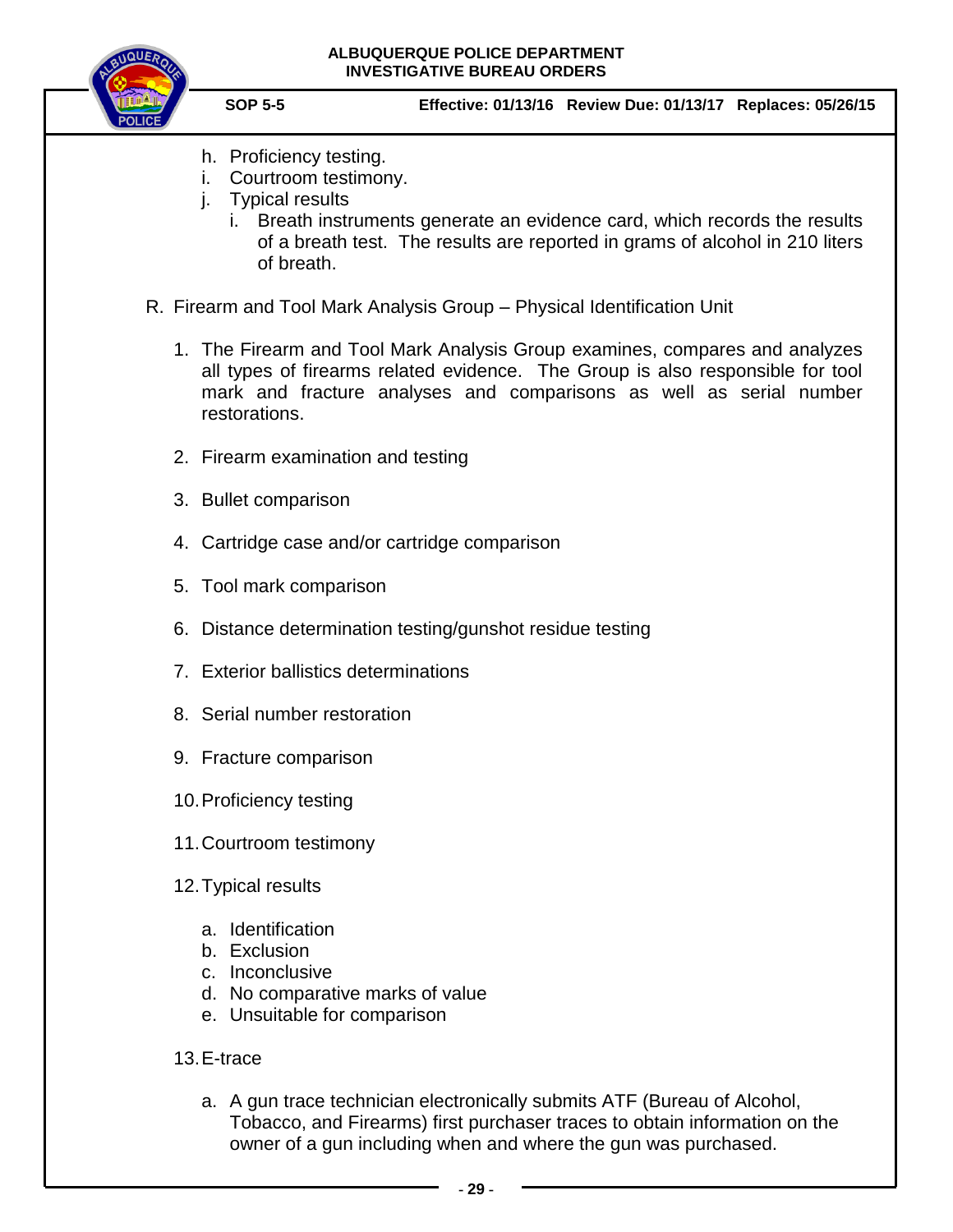

- S. New Mexico DNA Identification System
	- 1. The New Mexico DNA Identification System (NMDIS) maintains a database of DNA profiles of statutorily defined convicted offenders and felony arrestees as well as crime scene and other evidentiary casework samples, and processes offender-to-case and case-to-case matches within the database.
	- 2. Receipt of DNA samples.
	- 3. Determination if a finding of probable cause for arrestees.
	- 4. Entry of personal data into NMDIS.
	- 5. Preparation of samples for DNA analysis.
	- 6. Offender data review.
	- 7. Importing data into the CODIS server.
	- 8. Typical Results
		- a. Case-to-offender match
		- b. Case-to-case match
		- c. No match
		- d. Conviction match
- T. Investigations Section
	- 1. Major Crime Scene Team
		- a. The Major Crime Scene Team responds to and takes charge of crime scenes involving homicide, suspicious or unexplained deaths, officerinvolved shootings, in custody deaths, and violent incidents in which death, great bodily harm or permanent disability may result. The Team is responsible for all documentation, collection, and preservation of evidence, and for reconstruction of the crime scene if possible.
		- b. Each crime scene is unique. Therefore, total standardization of procedures to be followed at crime scenes is not possible. There are certain broad procedures, however, that should be used when conducting a crime scene investigation, which include some or all of the following:
			- i. Photography
			- ii. Crime scene sketching, diagramming and 3D scanning
			- iii. Evidence handling, collection, preservation, and processing
			- iv. The use of alternate light sources
			- v. Bloodstain pattern interpretation
			- vi. Methods and principles of crime scene reconstruction
			- vii. Crime scene search methods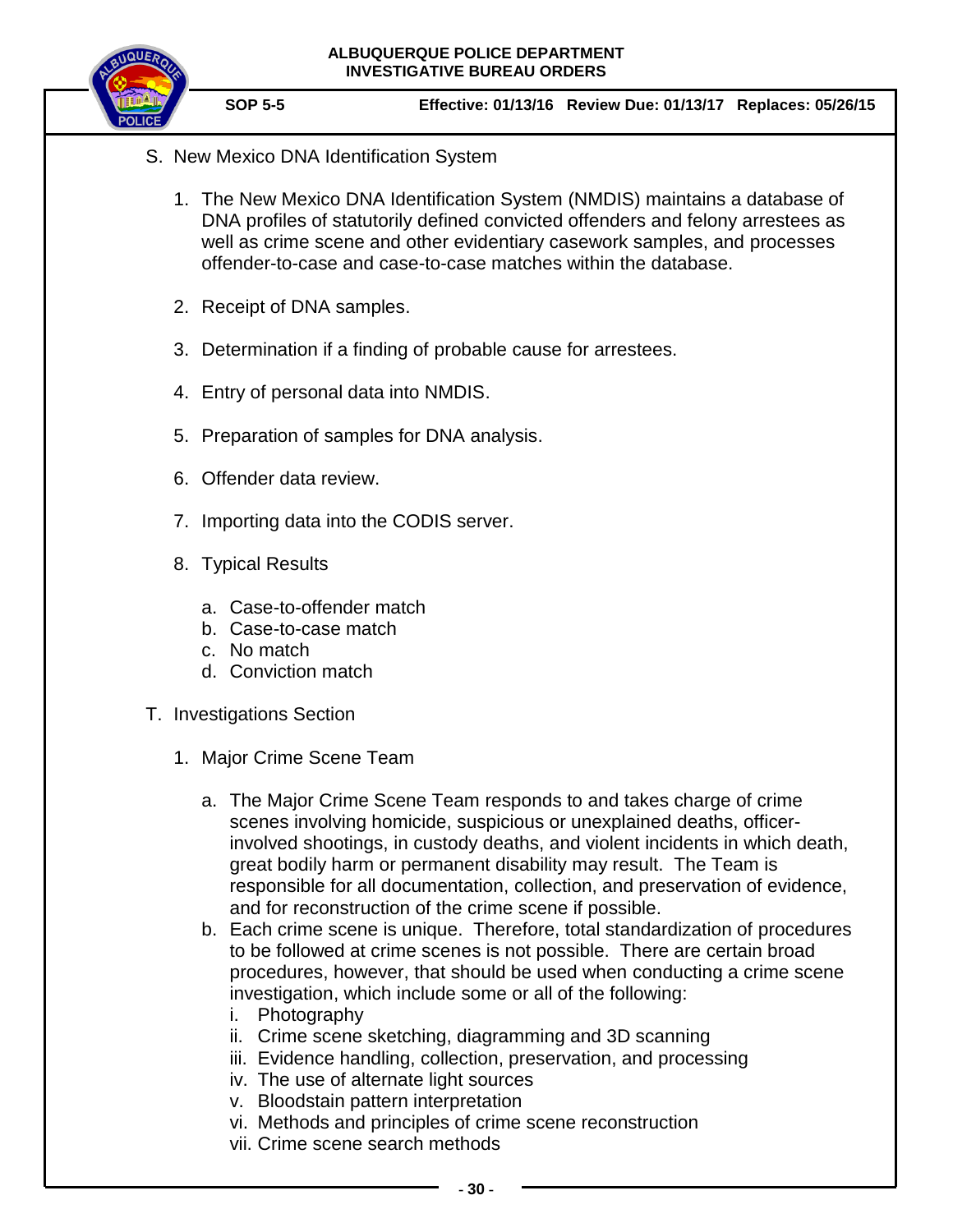

- viii.Death investigation
- ix. Report writing
- x. Courtroom testimony
- xi. Technical review of all areas
- c. This should not be considered a complete list of tasks to be performed at a crime scene, but rather an overview of some general tasks, some or all of which could be used during a crime scene investigation.
- d. As previously stated, each crime scene is unique. Because of this, the results may vary greatly from one scene to another. There are, however, certain results that may occur fairly regularly. Typical results include, but are not limited to the following:
	- i. Evidence is discovered that links the offender to the scene.
	- ii. Evidence is discovered that links the victim to the scene.
	- iii. Evidence is discovered that eliminates the offender from the scene.
	- iv. Evidence is discovered that eliminates the victim from the scene.
	- v. Evidence is discovered that supports witnesses' statements.
	- vi. Evidence is discovered that refutes witnesses' statements.

vii. Evidence is discovered that brings new information to the investigation. viii.No evidence of value is discovered.

e. Equipment and Vehicle Maintenance

Members of the Major Crime Scene Team will maintain three Mobile Crime Vans to be used as command posts and work facilities at major crime scenes. In order to assure the vehicles and the equipment are always ready to be placed into service, the following procedures will be followed:

- Primary responsibility for repairs and maintenance of the vehicles and the crime scene equipment will be assigned to a detective working within the Team. A second detective may be assigned to assist in the task.
- It will be the responsibility of the Primary On-call detective to assure that the Mobile Crime Van is restocked and cleaned prior to the end of his/her on-call rotation.
- If the Primary On-call detective becomes aware of vehicle or equipment repairs that need to be made, he/she will notify the detective in charge of maintenance and repairs by the end of the next working day.
- The detective in charge of maintenance and repairs will make the necessary arrangements to repair and/or replace damaged equipment in a timely manner.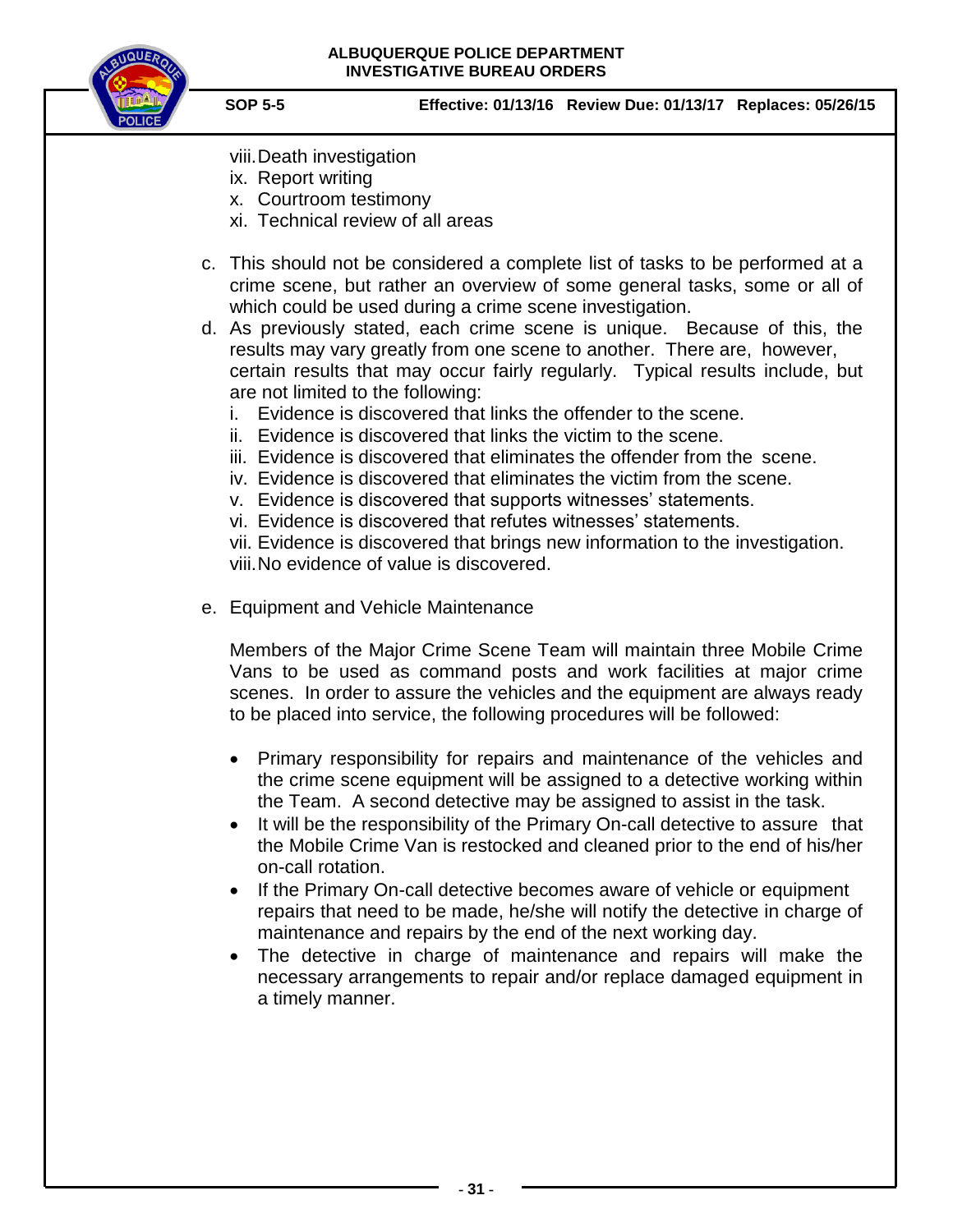

- 2. New Mexico Regional Computer Forensics Laboratory (NMRCFL- FBI Task Force)
	- a. The Detectives assigned to the NMRCL respond to and direct the collection of digital evidence. The evidence will be tagged into APD evidence by the primary investigator or the major crime scene team. The NMRCFL Detectives are responsible for all documentation, and preservation of evidence in accordance with current task force policy.
	- b. Computer Forensics detective(s) will provide technical and forensic computer and telecommunications expertise to assist department personnel in the investigation of cases involving computers and telecommunication devices. Computer Forensics detective(s) will attempt to heighten awareness of department personnel of the increasing use of high-tech devices in the commission of crimes, through training. Computer Forensics detective(s) will be assigned to the Scientific Evidence Division.
	- c. Provide forensic processing of all seized computers, computer related equipment, and telecommunication devices.
	- d. Assist department personnel in the investigation of crimes perpetrated through the use of computers or telecommunication devices by:
		- i. Assistance with the preparation and execution of search warrants.
		- ii. Assistance with the Planning the service of search warrants to ensure the preservation of computers, and the information contained therein.
		- iii. Provide on-scene guidance in the Seizure of computers, computer related equipment, and telecommunication devices.
		- iv. Evaluate seized high-tech equipment for value, in order to initiate forfeiture proceedings.
	- e. Provide department personnel with training in the use of computers that enhance investigative and/or patrol activities.
	- f. Computer Forensics Detective On-call
		- i. Personnel requiring assistance after normal work hours can request ECC to contact the Criminalistics Supervisor on-call.
	- g. Obtain/Seizure of a Computer and/or Technical Equipment
		- i. Personnel seizing a computer and/or technical equipment will contact a Crime Scene Specialist to photograph and seize the equipment.
		- ii. Personnel requiring assistance in Search Warrant preparation or execution of a warrant, seizing a computer and/or technical equipment, or acquiring a computer on site, will contact the Computer Forensics Detective at the NMRCFL.
- 3. Photography Photography Detail
	- a. The Photography Detail shall provide the highest quality photographic (and related) services possible.
	- b. Color film processing
	- c. Color film enlargements of casework negatives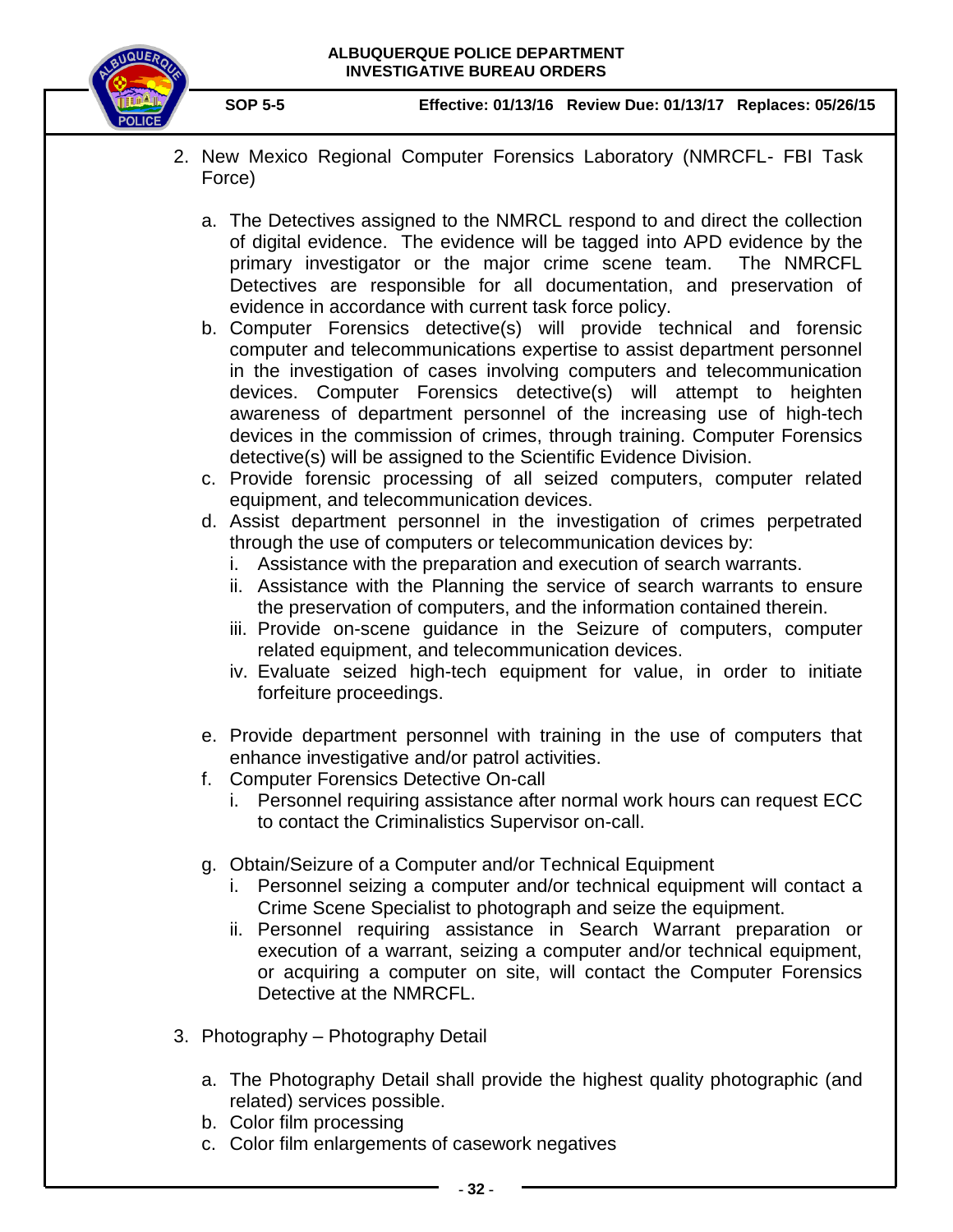

- d. Color printing of "mug" and ID photographs
- e. Copy work
- f. Miscellaneous photography (departmental and public relations related)
- g. Photographic methods instruction and training
- h. Special materials processing and printing
- i. Typical Results
	- i. Results will vary depending upon service, procedure, or request.
- 4. Digital Photography / Imaging Photography Detail
	- a. This policy is to establish guidelines and procedures for the capture, storage, processing, and transmission of digital images by Crime Scene Specialists (CSS) or any other MFSC personnel when using digital imaging technologies to document items of evidentiary value during the course of their duties. The important thing to remember is that a digital image used in a legal context is evidence and must be treated as such. The goal of any effective image-tracking procedure should be to eliminate the opportunity for unauthorized persons to access images, thus avoiding the argument that someone could have altered or substituted any image.
	- b. Detectives or CSS assigned to the MFSC will utilize photo equipment issued to them by the Photography Detail. The issuance of a different camera and or any other digital imaging equipment and software by the Photography Detail denotes implied authorization for field use. No other digital camera shall be used without prior approval of the Photo Lab Supervisor or designee. Cameras issued to Field Service or Special Investigative officers will follow the same procedures as the detectives or CSS.
	- c. Photo Evidence disposition will follow the same policy as case evidence to include disposition based on the accelerated policy.
	- d. Image acquisition
		- i. Images will be captured via digital cameras authorized by the Photography Detail.
		- ii. All images of evidentiary value will be captured using a JPEG or TIFF format.
		- iii. Evidence requiring possible future analysis, i.e. fingerprints, blood spatter, or tire and shoe impressions, will be captured using a small TIFF image. The photographer will use discretion to determine if a TIFF image is required.
	- e. Image Storage
		- i. Digital images recorded onto a temporary media will not be deleted or viewed (other than by the camera's built-in monitor) until all of the images have been transferred to a permanent media.
		- ii. Images captured directly onto a CD-R will not need to be transferred to another type of media.
		- iii. The images copied from the compact flash cards will be left in their native file format, and unaltered.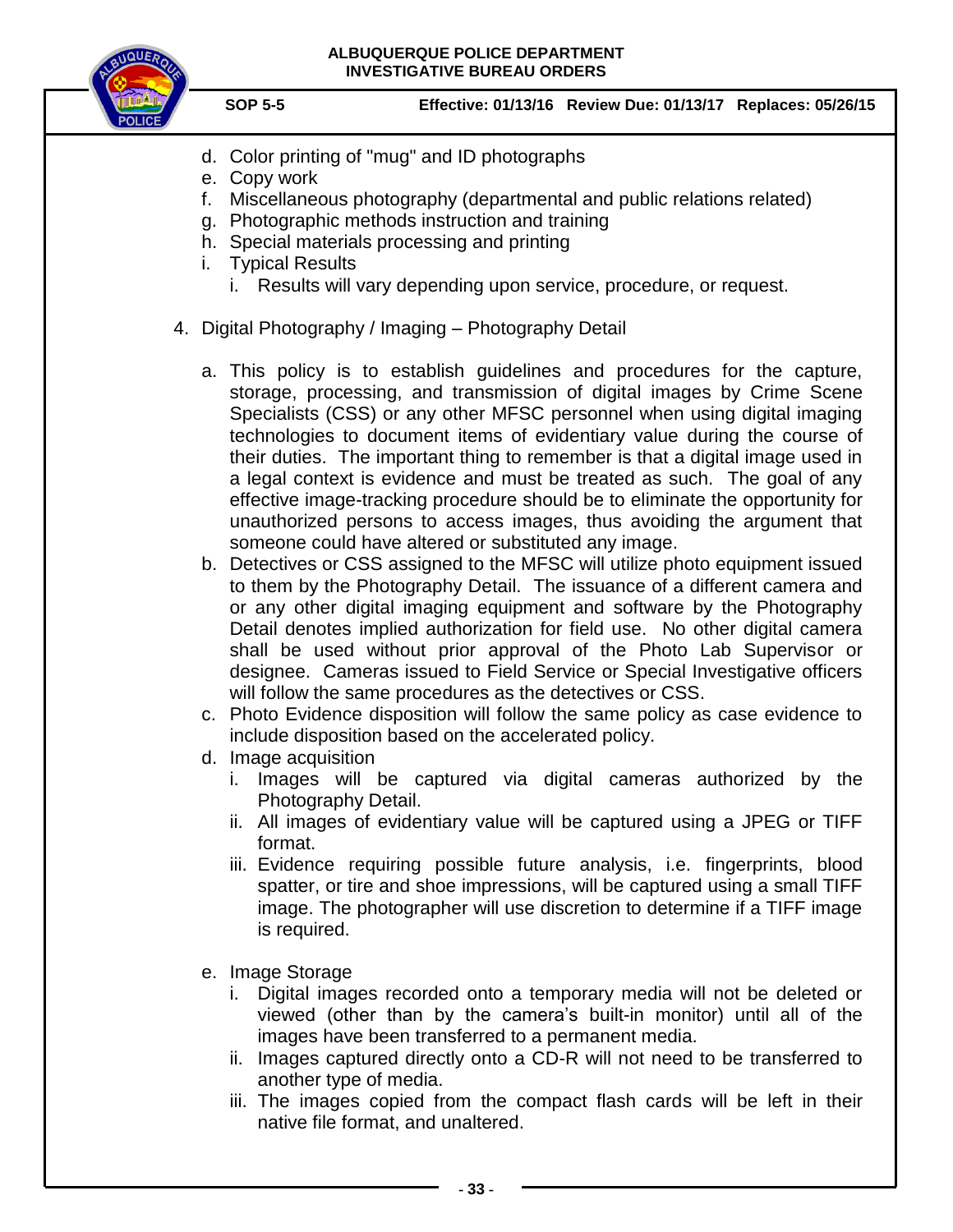

- iv. The Photography Detail will have the responsibility of duplication and distribution of all digital images. Any other SED personnel will not make copies of digital images for distribution. Duplication will consist of physical hard copy prints or read-only PDF slideshows with the inability to print the images, in order to maintain a proper chain of custody and reduce the chances for image manipulation.
- v. Digital images captured on temporary media shall be transferred to a permanent media prior to viewing (other than the camera's built-in monitor). If deemed necessary, the detective may connect the camera to an output monitor for on-going investigative purposes.
- vi. Major Crime Scene Detectives will assume responsibility for transferring all images captured on a temporary media directly to the Digital Crime Scene server as well as CD-R, at the completion of their call. The images shall not be copied, altered, or viewed (other than the camera's built-in monitor) until all images have been transferred to, and saved on, the server or another form of permanent media.
- vii. To establish the Chain of Custody for the digital images, the photographer will complete a film envelope, log all items turned into the photo lab, and maintain that log. The permanent media containing the images will be placed in that envelope and turned into the Photography Detail. Major Crime Scene Detectives that have transferred the digital images to the Digital Crime Scene server will submit the images on CD-R to the Photography Detail in film envelope.
- f. Image Processing
	- i. Images on a temporary storage media shall not be subjected to processing of any kind. A working copy may be made from the permanent (at a request from the evidence custodian) prior to any processing being conducted.
	- ii. An Imaging Processing Log will contain, but is not limited to, the following information: Case number, examiner's name, date of enhancement, enhancement software and version, original image file name, enhancement processes, and enhancement image file name. The Imaging Processing Log will be printed and maintained in the case file.
- g. Preservation of the Original Image
	- i. The important element of visually recorded evidence is to ensure that the original image is preserved so that the integrity of that image is maintained.
	- ii. An image captured by either conventional film or digital images should be archived and maintained in an original state.
	- iii. The original image shall not be subjected to processes that cause permanent alteration. Where processing and/or analysis are required, a working image must be made.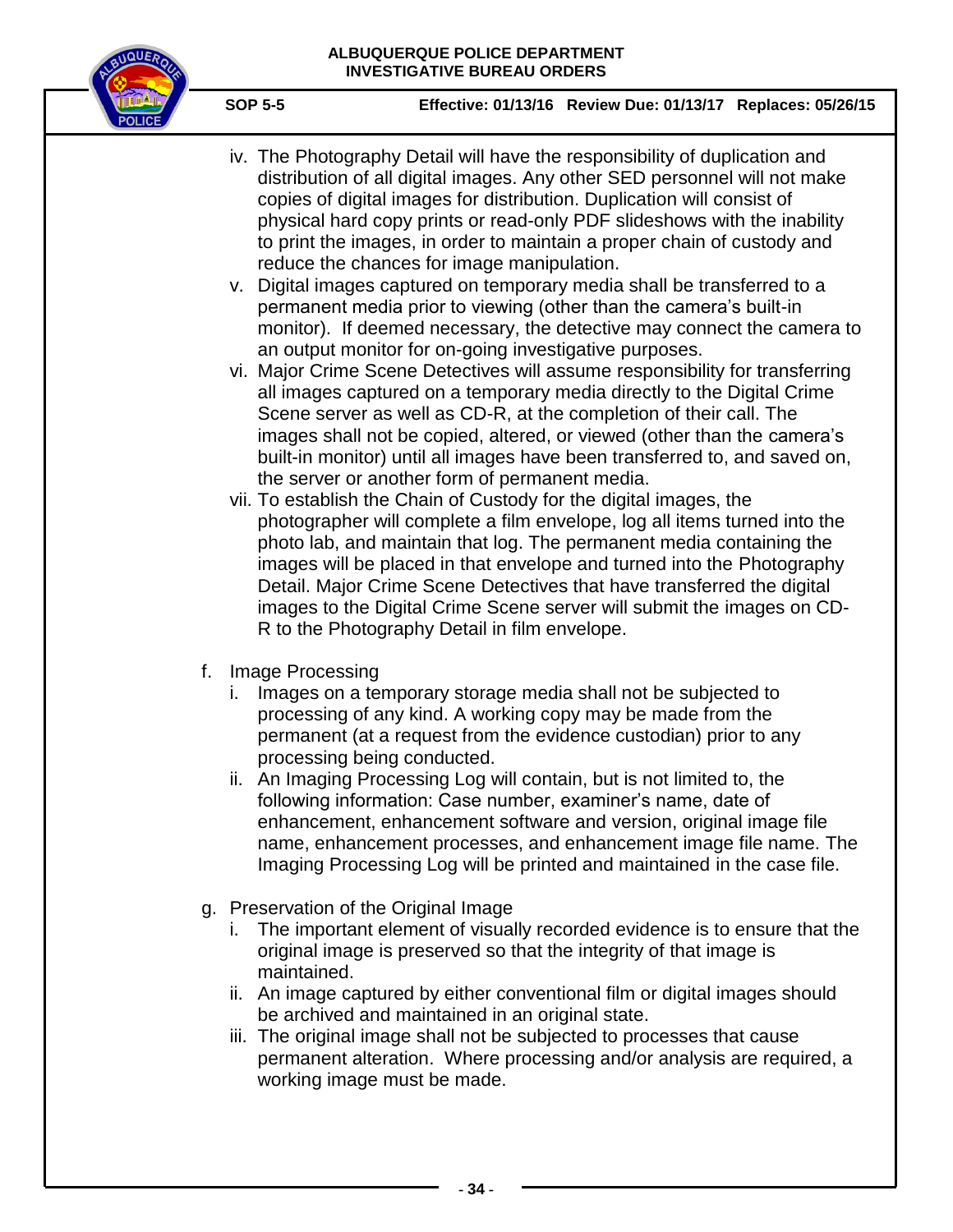

- h. Verification of Original and Enhanced Images
	- i. To verify an original, the person who captures the original image, or was present at the time the original image was captured can state that the image is a true and accurate representation of the scene or evidence.
	- ii. To verify an enhanced image all electronic enhancements of images shall be documented, the documentation should record all the steps taken in the enhancement process so another operator can validate the original enhancement process if required, the continuity of the original image must be maintained at all times in accordance with evidence handling procedures.
- U. Criminal Identification and Disposition Unit
	- 1. Identify all adult & juvenile offenders arrested in Bernalillo County. Identification will be performed utilizing the Henry Classification System and the Automated Fingerprint System.
	- 2. Aid in the identification of the victim and/or suspect in violent crimes.
	- 3. Assist the Office of the Medical Investigator in establishing a positive identification of John and Jane Does.
	- 4. Quality Control fingerprints, charges and other demographic information from arrests.
	- 5. Provide corrections and update DPS & FBI Fingerprint/Arrest Records.
	- 6. Respond to DPS & FBI Arrest Rejects.
	- 7. Maintain Master Fingerprint Card File.
	- 8. Maintain Master Applicant Fingerprint Cards for APD Employees
	- 9. Criminal History Database Management
		- a. Create new criminal history records from arrests.
		- b. Update old records from new arrests & additional charges.
		- c. Supply RAP sheets for:
			- i. Law enforcement investigations
			- ii. Arraignments (METRO & District Courts)
			- iii. DA Discovery
			- iv. Public defenders
		- d. Respond to public information requests from criminal history
		- e. Execute expungement orders for criminal records
		- f. Execute sealed records order
		- g. Supply photo arrays for law enforcement investigations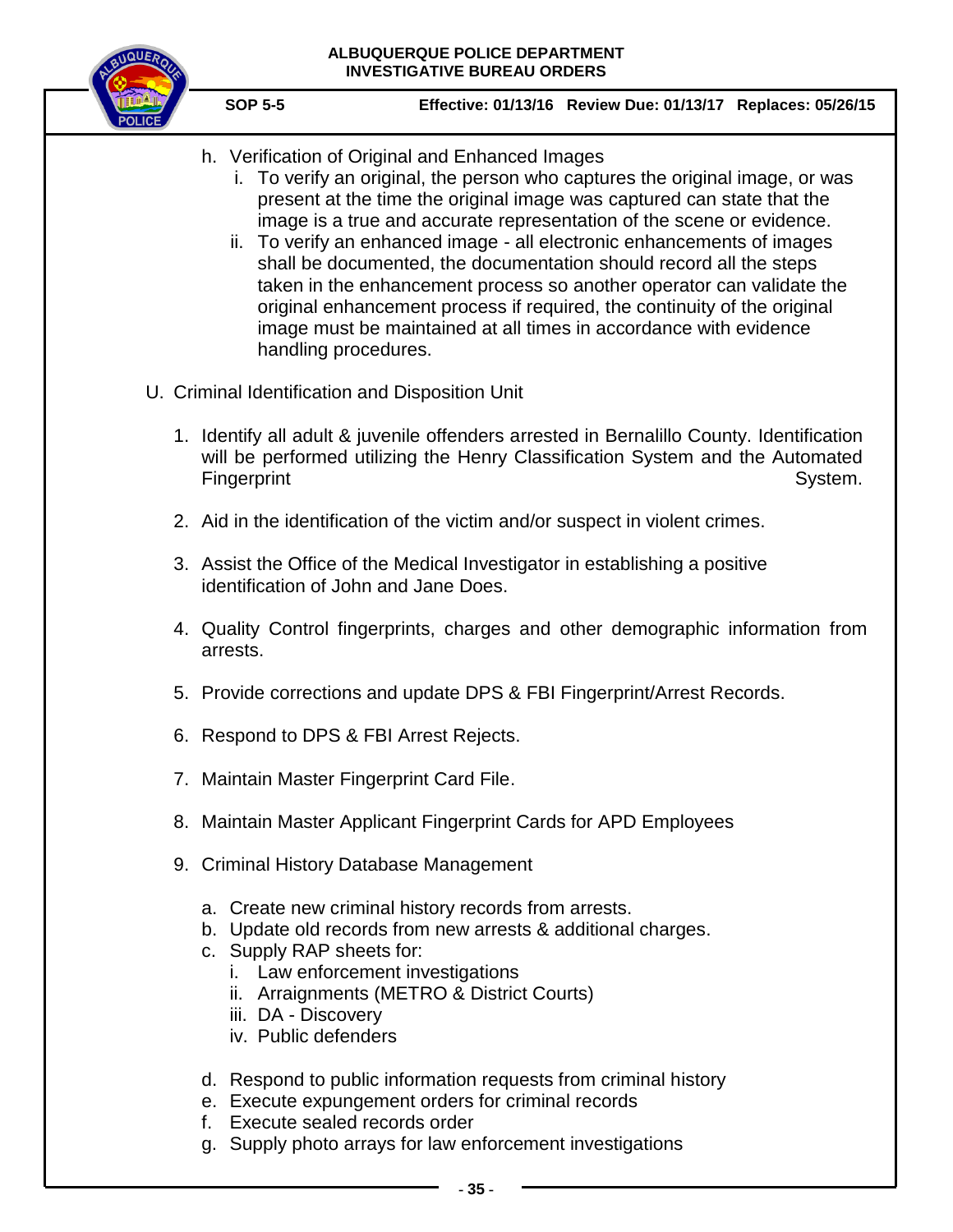



- h. Maintain APD employee photos
- 10.Complete Background Investigations
	- a. Evidence firearms pursuant to the Federal Gun Control Act
	- b. Concealed Handgun Act (Chief Law Enforcement Officer Review)
	- c. Law enforcement employment
	- d. Other agency requests
- V. Evidence Unit
	- 1. Evidence/Property Packaging Policy
		- a. Safekeeping & Found Property
	- 2. Receipt and Collection of Evidence
	- 3. Storage and Handling of Evidence
		- a. Physical Security (from receipt to final disposition)
		- b. Inventory/Audit to ensure the integrity and policy compliance
		- c. Special Storage Requirements (High risk, Freezer, Biohazard)
	- 4. Preserve the Evidence Chain-of-Custody
	- 5. Maintain a Comprehensive and Auditable Transaction History
	- 6. Transferring and Temporary Release of Evidence
		- a. Court
		- b. Other agency
		- c. Discovery
	- 7. Evidence Disposition
		- a. Return to owner
		- b. Auction
		- c. Conversion
		- d. Destruction
- W. Authorized Fees
	- 1. A fee will be required for duplicating photographs, audio, and videotapes for discovery from citizens and the Public Defender's Office. A collection of fees will be maintained by the designated person per City money handling procedures.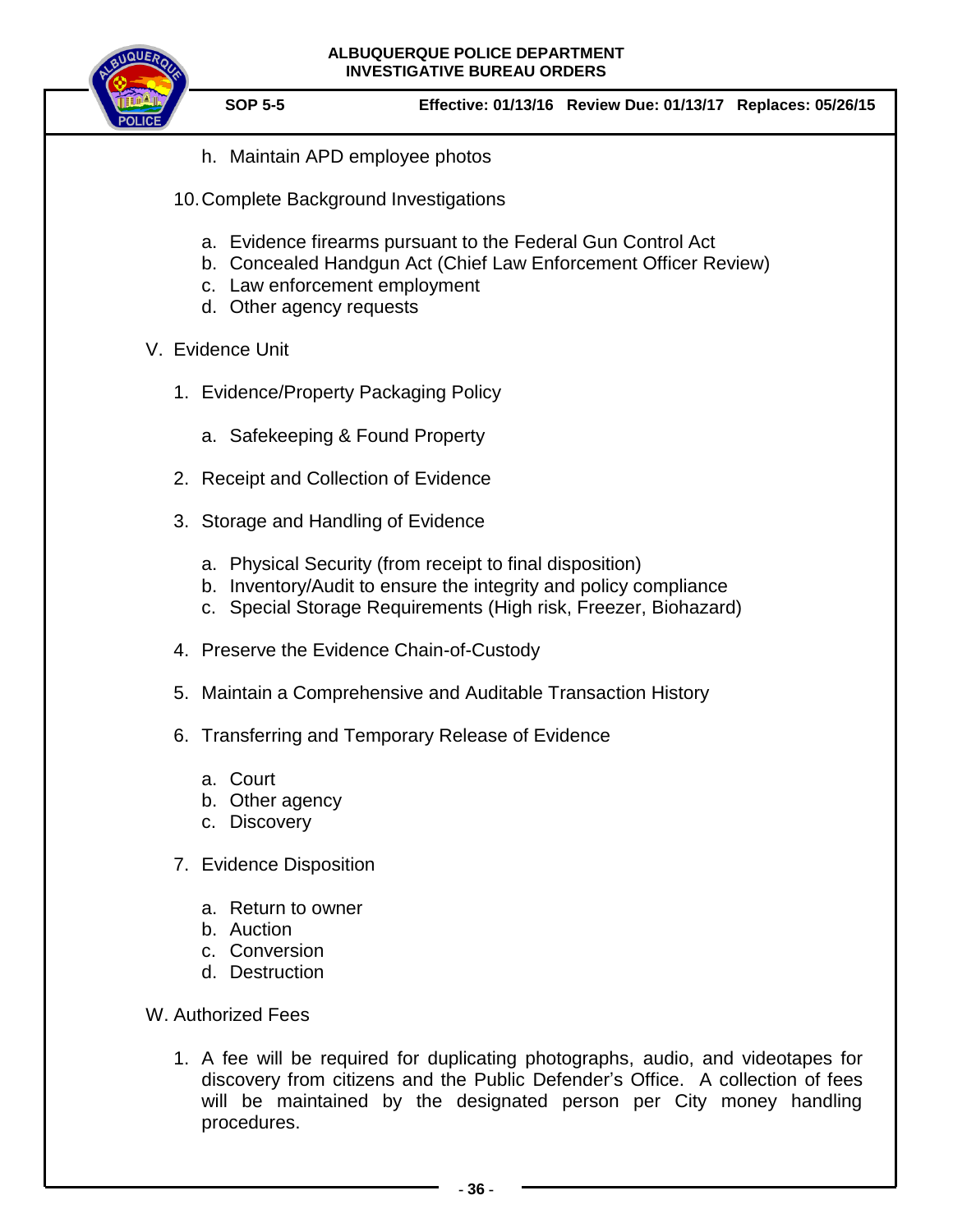

- 2. A DA Speed Letter, Court Order or approval from the City Attorney's Office is required for all evidence items requests.
- 3. Discovery documentation requests are typically fulfilled through the Administrative Assistant. Requesting parties are charged according to the City's Administrative Instructions.
- X. Crime Laboratory Pre-Trial Policy
	- 1. The purpose of the Crime Laboratory Pretrial Policy document is to ensure a cooperative, secure, and convenient process for all parties involved in the judicial system to have access to personnel and documents. The Crime Laboratory deals with large volumes of cases and items with relatively very few expert witness Forensic Scientists, this policy is needed and has been created, to accomplish this mission.
	- 2. These policies are implemented based upon current practices of other bureaus and agencies such as the Office of the Medical Investigator. Due to the very small number of expert witness Forensic Scientists, these policies ensure their availability to as many attorneys and court proceedings as possible. It also ensures that minimal disruption to case analysis occurs.
	- 3. Location and Scheduling
		- a. All Crime Laboratory personnel will conduct their interviews at the Crime Lab or via telephonic means after determining a time and date agreeable to all parties. Contact information for all Crime Laboratory personnel can be obtained by contacting the Crime Lab's Administrative Assistant at (505) 823-4200.
		- b. All pre-trials will be scheduled to begin between the hours of 9AM-3PM with the pre-trial ending by close-of-business (4 PM).
- Y. Crime Laboratory Subpoena Policy
	- 1. Crime Laboratory staff will schedule pretrial meetings upon request. These requests shall be mailed, hand-delivered, faxed, or emailed to the individual being served, or to the Crime Laboratory's Administrative Assistant. Individuals who choose to fax subpoenas should call to verify receipt at the Laboratory.
	- 2. All served subpoenas will be responded to by Crime Laboratory personnel.
	- 3. Other than administrative personnel, Crime Lab employees will not accept subpoenas for individuals other than themselves.
	- 4. Hand-delivered subpoenas are only accepted on site during business hours.